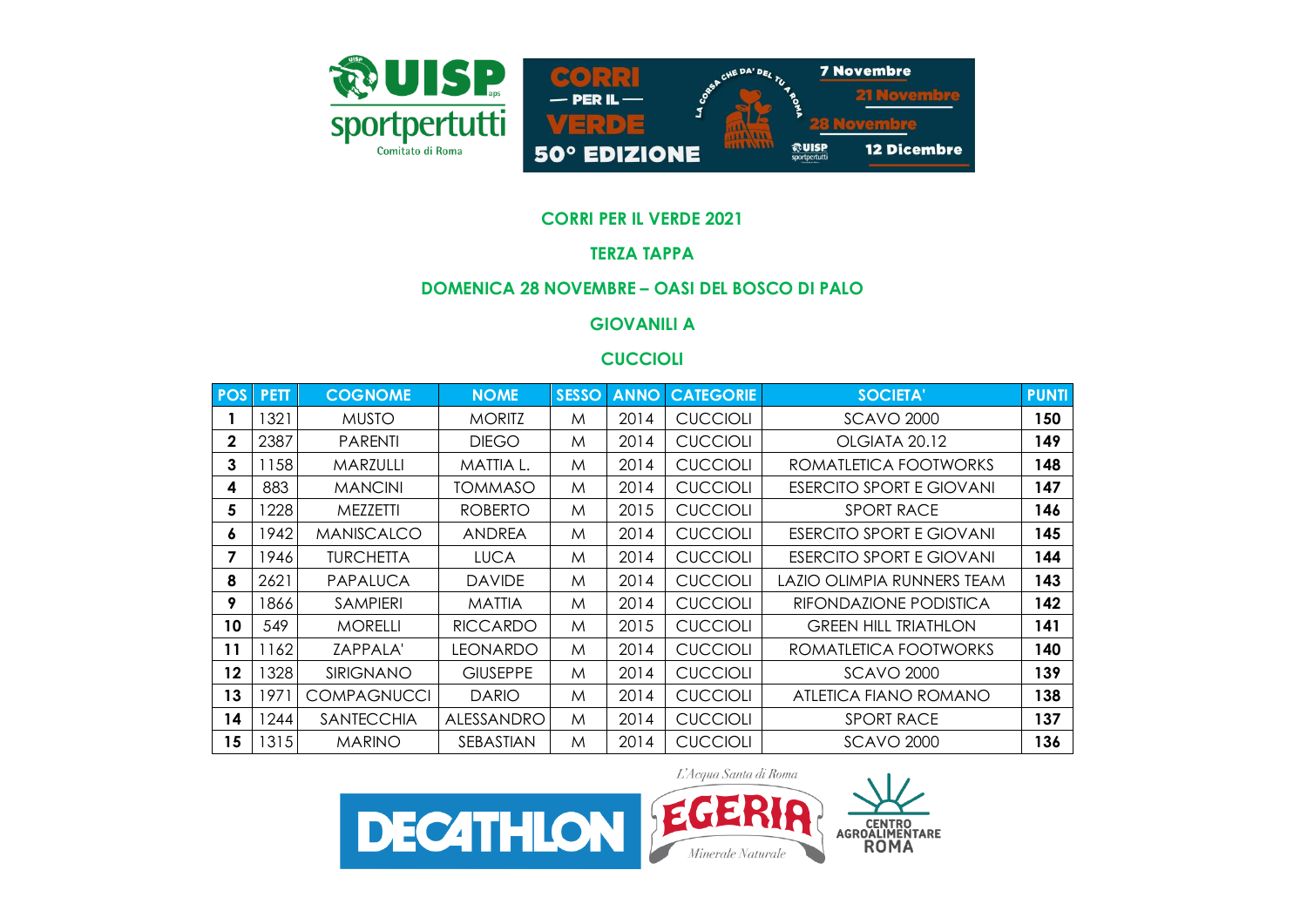|    |      | <b>UISP</b>         |                  | PER IL |                     | <b>SORAN CINE DAY DEL 70 M</b> | <b>7 Novembre</b>                            |     |
|----|------|---------------------|------------------|--------|---------------------|--------------------------------|----------------------------------------------|-----|
|    |      | sportpertutti       |                  |        | 다리이드                |                                |                                              |     |
|    |      | Comitato di Roma    |                  |        | <b>50° EDIZIONE</b> |                                | @UISP<br><b>12 Dicembre</b><br>sportpertutti |     |
| 16 | 2057 | <b>RUSSO</b>        | <b>LEONARDO</b>  | M      | 2014                | <b>CUCCIOLI</b>                | ROMATLETICA FOOTWORKS                        | 135 |
| 17 | 1156 | <b>GRECO</b>        | <b>ADRIANO</b>   | M      | 2014                | <b>CUCCIOLI</b>                | ROMATLETICA FOOTWORKS                        | 134 |
| 18 | 1167 | <b>TESTERO</b>      | <b>FABIO</b>     | M      | 2015                | <b>CUCCIOLI</b>                | ROMATLETICA FOOTWORKS                        | 133 |
| 19 | 2369 | CANINO              | <b>EDOARDO</b>   | M      | 2014                | <b>CUCCIOLI</b>                | OLGIATA 20.12                                | 132 |
| 20 | 2521 | <b>BARBIERI</b>     | <b>FRANCESCO</b> | M      | 2014                | <b>CUCCIOLI</b>                | ROMATLETICA FOOTWORKS                        | 131 |
| 21 | 1972 | <b>COMPAGNUCCI</b>  | <b>DIEGO</b>     | M      | 2014                | <b>CUCCIOLI</b>                | ATLETICA FIANO ROMANO                        | 130 |
| 22 | 1698 | <b>BATTICCIOTTO</b> | <b>LORENZO</b>   | M      | 2014                | <b>CUCCIOLI</b>                | <b>SPORT RACE</b>                            | 129 |
| 23 | 2609 | AYROOKKARAN         | ERIC NELSON      | M      | 2015                | <b>CUCCIOLI</b>                | LAZIO OLIMPIA RUNNERS TEAM                   | 128 |
| 24 | 890  | <b>MOLINO</b>       | <b>RICCARDO</b>  | M      | 2015                | <b>CUCCIOLI</b>                | <b>ESERCITO SPORT E GIOVANI</b>              | 127 |
| 25 | 2611 | <b>BARBARO</b>      | <b>MICHELE</b>   | M      | 2014                | <b>CUCCIOLI</b>                | <b>LAZIO OLIMPIA RUNNERS TEAM</b>            | 126 |
| 26 | 1028 | <b>GENNACCARI</b>   | <b>FRANCESCO</b> | M      | 2014                | <b>CUCCIOLI</b>                | RIFONDAZIONE PODISTICA                       | 125 |
| 27 | 885  | <b>GALLINA</b>      | <b>GIORGIO</b>   | M      | 2014                | <b>CUCCIOLI</b>                | <b>ESERCITO SPORT E GIOVANI</b>              | 124 |
| 28 | 904  | <b>CARINI</b>       | <b>IACOPO</b>    | M      | 2014                | <b>CUCCIOLI</b>                | <b>ESERCITO SPORT E GIOVANI</b>              | 123 |
| 29 | 1253 | <b>TESTA</b>        | <b>MASSIMO</b>   | M      | 2015                | <b>CUCCIOLI</b>                | <b>SPORT RACE</b>                            | 122 |
| 30 | 1945 | <b>DONATO</b>       | <b>VALERIO</b>   | M      | 2014                | <b>CUCCIOLI</b>                | <b>ESERCITO SPORT E GIOVANI</b>              | 121 |
| 31 | 374  | <b>MARCOALDI</b>    | ALESSANDRO       | M      | 2015                | <b>CUCCIOLI</b>                | <b>ATLETICA TOR TRE TESTE</b>                | 120 |
| 32 | 880  | <b>GIANNI</b>       | <b>GABRIELE</b>  | M      | 2015                | <b>CUCCIOLI</b>                | <b>ESERCITO SPORT E GIOVANI</b>              | 119 |
| 33 | 1247 | <b>SILVESTRI</b>    | SAMUEL           | M      | 2016                | <b>CUCCIOLI</b>                | <b>SPORT RACE</b>                            | 118 |
| 34 | 361  | <b>MANGIONE</b>     | <b>THOMAS</b>    | M      | 2014                | <b>CUCCIOLI</b>                | ATLETICA TOR TRE TESTE                       | 117 |
| 35 | 2495 | <b>MASCI</b>        | <b>TIMOTEO</b>   | M      | 2014                | <b>CUCCIOLI</b>                | <b>FORUM SPORT CENTER</b>                    | 116 |
| 36 | 1027 | <b>BAVARO</b>       | <b>OSCAR</b>     | M      | 2014                | <b>CUCCIOLI</b>                | RIFONDAZIONE PODISTICA                       | 115 |
| 37 | 2623 | PRUTEANU            | ALEXANDRU        | M      | 2014                | <b>CUCCIOLI</b>                | LAZIO OLIMPIA RUNNERS TEAM                   | 114 |
| 38 | 2614 | <b>CLEMENTE</b>     | <b>VINCENZO</b>  | M      | 2014                | <b>CUCCIOLI</b>                | LAZIO OLIMPIA RUNNERS TEAM                   | 113 |
| 39 | 1573 | MEZZETTI            | <b>ALEX</b>      | M      | 2014                | <b>CUCCIOLI</b>                | <b>ROMA TRIATHLON</b>                        | 112 |
| 40 | 477  | <b>MARUCCI</b>      | <b>VALERIO</b>   | M      | 2015                | <b>CUCCIOLI</b>                | SS LAZIO ATLETICA LEGGERA                    | 111 |

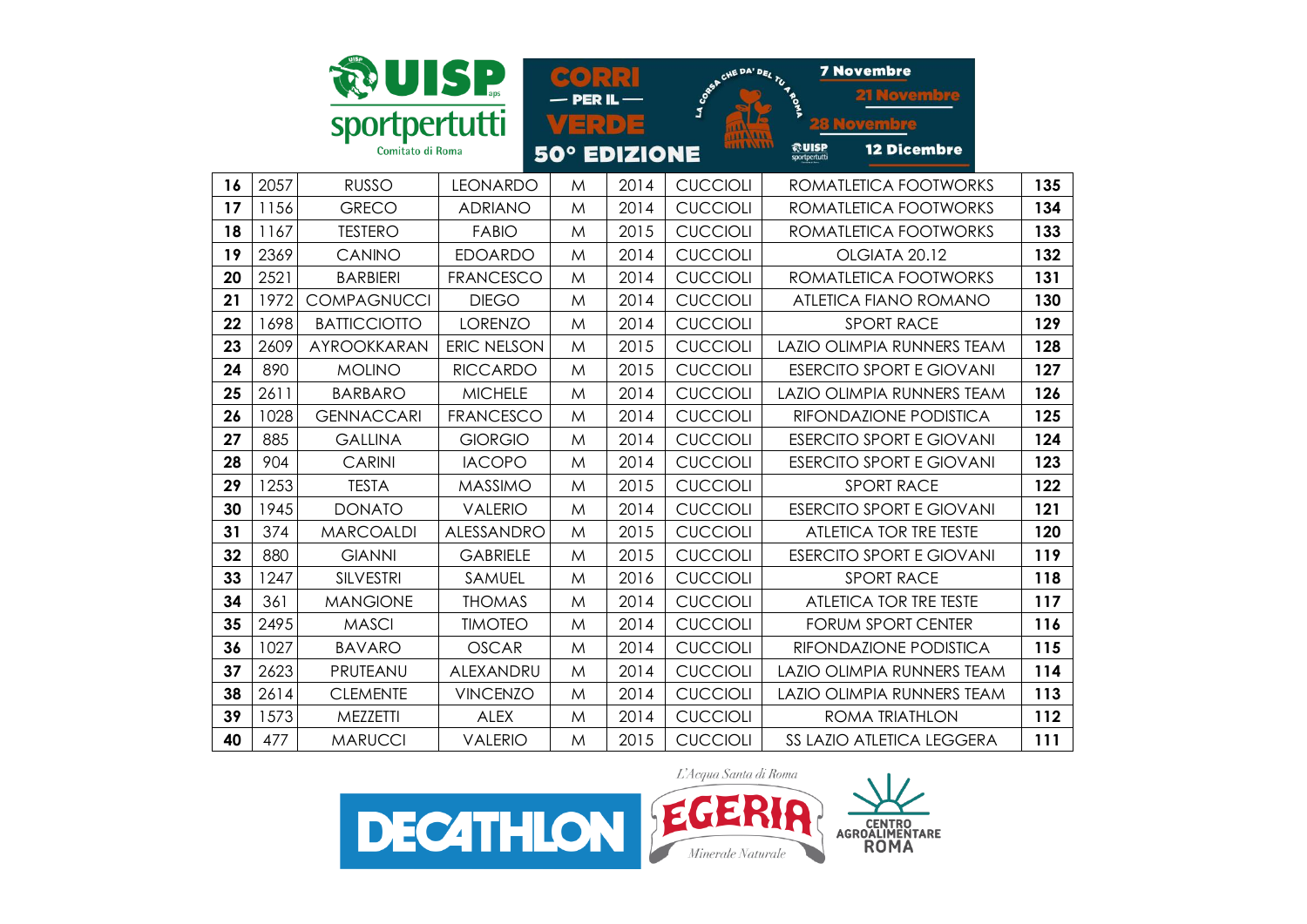|    |      | sportpertutti<br>Comitato di Roma | UISP             | $\infty$ $\bullet$ )<br>- PER IL<br>$\exists$ : $\cup$ | $\left( \frac{1}{2} \right)$<br><b>50° EDIZIONE</b> | LA CO <sub>RO</sub> N | <b>7 Novembre</b><br>CHE DA' DEL TU 4 TO<br><u>Novembre</u><br>熱UISP<br><b>12 Dicembre</b><br>sportpertutti |     |
|----|------|-----------------------------------|------------------|--------------------------------------------------------|-----------------------------------------------------|-----------------------|-------------------------------------------------------------------------------------------------------------|-----|
| 41 | 754  | <b>INCARDONA</b>                  | <b>EMANUELE</b>  | M                                                      | 2015                                                | <b>CUCCIOLI</b>       | <b>GRUPPO MILLEPIEDI</b>                                                                                    | 110 |
| 42 | 618  | <b>GENTILI</b>                    | <b>LORENZO</b>   | M                                                      | 2015                                                | <b>CUCCIOLI</b>       | <b>RUNNER TRAINER</b>                                                                                       | 109 |
| 43 | 2659 | SERVILI                           | <b>SIMONE</b>    | M                                                      | 2016                                                | <b>CUCCIOLI</b>       | <b>GRUPPO MILLEPIEDI</b>                                                                                    | 108 |
| 44 | 2226 | <b>D'AMICO</b>                    | <b>VALERIO</b>   | M                                                      | 2014                                                | <b>CUCCIOLI</b>       | <b>GSBRUN</b>                                                                                               | 107 |
| 45 | 231  | <b>SILVESTRI</b>                  | <b>MIRKO</b>     | M                                                      | 2014                                                | <b>CUCCIOLI</b>       | <b>ATLETICA FIANO ROMANO</b>                                                                                | 106 |
| 46 | 2492 | <b>GIACOMINI</b>                  | <b>MATTIA</b>    | M                                                      | 2015                                                | <b>CUCCIOLI</b>       | <b>FORUM SPORT CENTER</b>                                                                                   | 105 |
| 47 | 2368 | <b>FIASCO</b>                     | <b>TOBIA</b>     | M                                                      | 2014                                                | <b>CUCCIOLI</b>       | OLGIATA 20.12                                                                                               | 104 |
| 48 | 2522 | <b>BARATTI</b>                    | <b>CHRISTIAN</b> | M                                                      | 2015                                                | <b>CUCCIOLI</b>       | ROMATLETICA FOOTWORKS                                                                                       | 103 |
| 49 | 2494 | LAURO                             | <b>DAVIDE</b>    | M                                                      | 2015                                                | <b>CUCCIOLI</b>       | <b>FORUM SPORT CENTER</b>                                                                                   | 102 |
| 50 | 2627 | <b>VIANI LISI</b>                 | <b>MATTIA</b>    | M                                                      | 2014                                                | <b>CUCCIOLI</b>       | <b>LAZIO OLIMPIA RUNNERS TEAM</b>                                                                           | 101 |
| 51 | 2613 | <b>BATTISTONE</b>                 | <b>SIMONE</b>    | M                                                      | 2015                                                | <b>CUCCIOLI</b>       | LAZIO OLIMPIA RUNNERS TEAM                                                                                  | 100 |
| 52 | 1970 | <b>BASILI</b>                     | <b>FRANCESCO</b> | M                                                      | 2016                                                | <b>CUCCIOLI</b>       | <b>ATLETICA FIANO ROMANO</b>                                                                                | 99  |
| 53 | 1957 | <b>GIGANTE</b>                    | <b>SIMONE</b>    | M                                                      | 2014                                                | <b>CUCCIOLI</b>       | ATLETICA FIANO ROMANO                                                                                       | 98  |
| 54 | 2370 | <b>BOSIO</b>                      | VASCO            | M                                                      | 2014                                                | <b>CUCCIOLI</b>       | OLGIATA 20.12                                                                                               | 97  |
| 55 | 2612 | <b>BARIGELLI</b>                  | <b>MATTEO</b>    | M                                                      | 2014                                                | <b>CUCCIOLI</b>       | <b>LAZIO OLIMPIA RUNNERS TEAM</b>                                                                           | 96  |
| 56 | 1189 | <b>BALOCCO</b>                    | <b>DEMETRIO</b>  | M                                                      | 2014                                                | <b>CUCCIOLI</b>       | <b>SPORT RACE</b>                                                                                           | 95  |
| 57 | 900  | <b>ZIANTONI</b>                   | <b>TOMMASO</b>   | M                                                      | 2016                                                | <b>CUCCIOLI</b>       | <b>ESERCITO SPORT E GIOVANI</b>                                                                             | 94  |
| 58 | 1869 | <b>SAMPIERI</b>                   | <b>DAVIDE</b>    | M                                                      | 2017                                                | <b>CUCCIOLI</b>       | RIFONDAZIONE PODISTICA                                                                                      | 93  |
| 59 | 1498 | <b>DI MATTEO</b>                  | <b>MILO</b>      | M                                                      | 2016                                                | <b>CUCCIOLI</b>       | ROMA TRIATHLON                                                                                              | 92  |
| 60 | 2629 | <b>VITALE</b>                     | <b>DAVIDE</b>    | M                                                      | 2014                                                | <b>CUCCIOLI</b>       | <b>LAZIO OLIMPIA RUNNERS TEAM</b>                                                                           | 91  |
| 61 | 1898 | <b>BELLARDINI</b>                 | <b>TIZIANO</b>   | M                                                      | 2017                                                | <b>CUCCIOLI</b>       | <b>SS LAZIO ATLETICA LEGGERA</b>                                                                            | 90  |

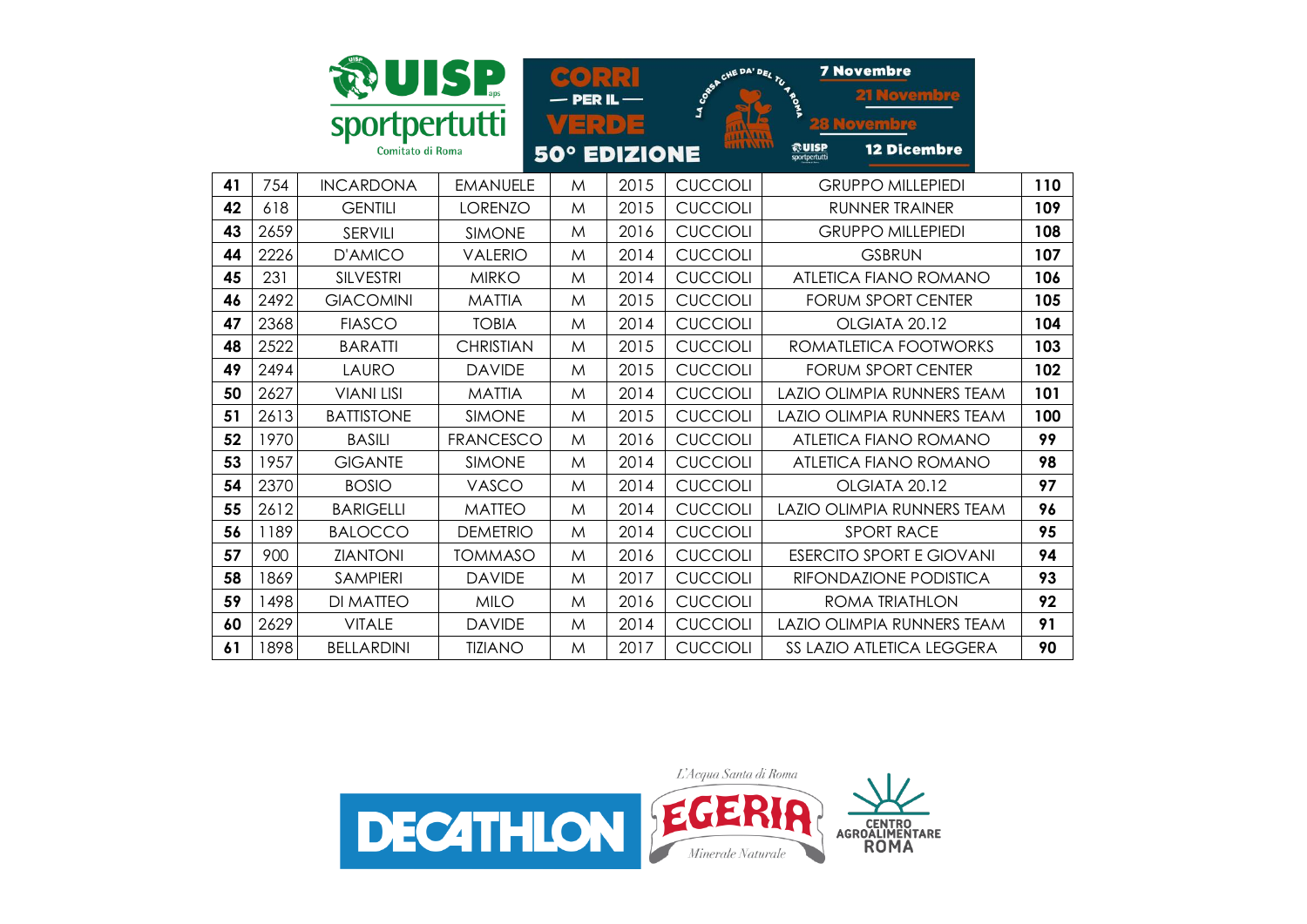

## **CUCCIOLE**

loven

**12 Dicembre** 

emple

| PO!         | <b>PETT</b> | <b>COGNOME</b>      | <b>NOME</b>     | <b>SESSO</b> | <b>ANNO</b> | <b>CATEGORIA</b> | SOCIETA'                        | <b>PUNTI</b> |
|-------------|-------------|---------------------|-----------------|--------------|-------------|------------------|---------------------------------|--------------|
|             | 365         | <b>PADOVANI</b>     | <b>COSTANZA</b> | F            | 2014        | <b>CUCCIOLE</b>  | ATLETICA TOR TRE TESTE          | 150          |
| $\mathbf 2$ | 1147        | <b>CAPUTI</b>       | LAVINIA         | F            | 2014        | <b>CUCCIOLE</b>  | ROMATLETICA FOOTWORKS           | 149          |
| 3           | 1148        | SAMBA               | <b>KWENAMO</b>  | F.           | 2014        | <b>CUCCIOLE</b>  | ROMATLETICA FOOTWORKS           | 148          |
| 4           | 1941        | VASCO               | VALENTINA       | F.           | 2014        | <b>CUCCIOLE</b>  | <b>ESERCITO SPORT E GIOVANI</b> | 147          |
| 5           | 359         | LAURETANI           | <b>BEATRICE</b> | F            | 2014        | <b>CUCCIOLE</b>  | ATLETICA TOR TRE TESTE          | 146          |
| 6           | 358         | <b>CUPANI</b>       | <b>MICOL</b>    | F.           | 2014        | <b>CUCCIOLE</b>  | ATLETICA TOR TRE TESTE          | 145          |
| 7           | 1239        | <b>REDAELLI</b>     | <b>REBECCA</b>  | F.           | 2014        | <b>CUCCIOLE</b>  | <b>SPORT RACE</b>               | 144          |
| 8           | 639         | <b>NARDI</b>        | <b>GINEVRA</b>  | F            | 2015        | <b>CUCCIOLE</b>  | <b>RUNNER TRAINER</b>           | 143          |
| 9           | 1146        | <b>TESORO</b>       | <b>ELISA</b>    | F            | 2014        | <b>CUCCIOLE</b>  | ROMATLETICA FOOTWORKS           | 142          |
| 10          | 661         | <b>MASTROPIETRO</b> | <b>ELISA</b>    | F            | 2014        | <b>CUCCIOLE</b>  | <b>GRUPPO MILLEPIEDI</b>        | 141          |
| 11          | 2535        | <b>PETROCCHI</b>    | SOFIA           | F            | 2015        | <b>CUCCIOLE</b>  | <b>ESERCITO SPORT E GIOVANI</b> | 140          |
| 12          | 2204        | <b>CIOCCA</b>       | <b>FLAMINIA</b> | F.           | 2015        | <b>CUCCIOLE</b>  | <b>SCAVO 2000</b>               | 139          |
| 13          | 1892        | ALI                 | YASMINE         | F.           | 2014        | <b>CUCCIOLE</b>  | SS LAZIO ATLETICA LEGGERA       | 138          |
| 14          | 2653        | <b>LARBONI</b>      | <b>ALICE</b>    | F            | 2014        | <b>CUCCIOLE</b>  | <b>GRUPPO MILLEPIEDI</b>        | 137          |
| 15          | 2366        | <b>CHICHI</b>       | <b>GINEVRA</b>  | F.           | 2015        | <b>CUCCIOLE</b>  | OLGIATA 20.12                   | 136          |
| 16          | 1254        | <b>TESTA</b>        | <b>FLAMINIA</b> | F            | 2014        | <b>CUCCIOLE</b>  | <b>SPORT RACE</b>               | 135          |
| 17          | 2633        | <b>BORIA</b>        | <b>LUCREZIA</b> | F.           | 2016        | <b>CUCCIOLE</b>  | ROMA TRIATHLON                  | 134          |
| 18          | 749         | <b>CARDACI</b>      | <b>EMMA</b>     | F            | 2015        | <b>CUCCIOLE</b>  | <b>GRUPPO MILLEPIEDI</b>        | 133          |
| 19          | 1836        | SEBASTIANI          | <b>FLAVIA</b>   | F            | 2014        | <b>CUCCIOLE</b>  | <b>GRUPPO MILLEPIEDI</b>        | 132          |
| 20          | 1565        | DI BARTOLOMEO       | <b>VITTORIA</b> | F.           | 2016        | <b>CUCCIOLE</b>  | ATLETICA FIANO ROMANO           | 131          |
| 21          | 2662        | SOMBODEY MOONOU     | <b>MARIA</b>    | F            | 2015        | <b>CUCCIOLE</b>  | <b>GRUPPO MILLEPIEDI</b>        | 130          |

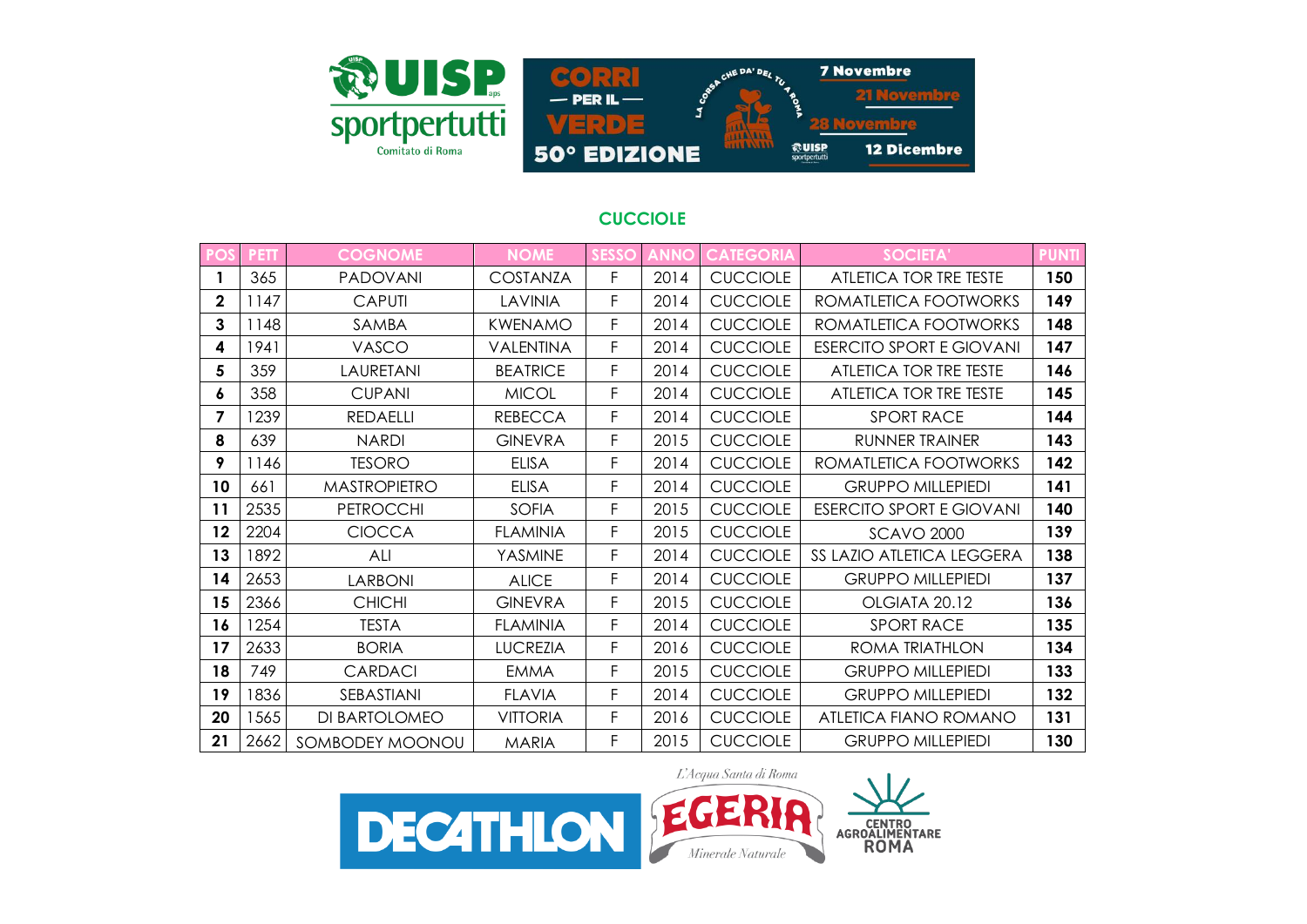|    |     | UISP                              |               | $-$ PER IL $-$               |      | <b>JE DA' DE.</b>                | <b>7 Novembre</b><br>21 Novembre                                 |     |
|----|-----|-----------------------------------|---------------|------------------------------|------|----------------------------------|------------------------------------------------------------------|-----|
|    |     | sportpertutti<br>Comitato di Roma |               | $M =$<br><b>50° EDIZIONE</b> |      | <b>HALAILL</b><br><b>MAGALLE</b> | wovembre<br><b>ROUISP</b><br>sportpertutti<br><b>12 Dicembre</b> |     |
| 22 | 626 | VIZZINI                           | <b>FLAVIA</b> |                              | 2015 | <b>CUCCIOLE</b>                  | <b>RUNNER TRAINER</b>                                            | 129 |
| 23 | 868 | <b>GENNACCARI</b>                 | <b>ELENA</b>  |                              | 2017 | <b>CUCCIOLE</b>                  | RIFONDAZIONE PODISTICA                                           | 128 |

## **PULCINI**

| <b>POS</b>   | <b>PETT</b> | <b>COGNOME</b>       | <b>NOME</b>      | <b>SESSO</b> | <b>ANNO</b> | <b>CATEGORIA</b> | <b>SOCIETA'</b>                 | <b>PUNTI</b> |
|--------------|-------------|----------------------|------------------|--------------|-------------|------------------|---------------------------------|--------------|
|              | 2284        | <b>CESARINI</b>      | <b>GABRIELE</b>  | M            | 2012        | <b>PULCINI</b>   | ATLETICA VILLA GUGLIELMI        | 150          |
| $\mathbf{2}$ | 873         | CARDARELLI           | <b>MARCELLO</b>  | M            | 2012        | <b>PULCINI</b>   | <b>ESERCITO SPORT E GIOVANI</b> | 149          |
| 3            | 1329        | SIRIGNANO            | <b>MATTEO</b>    | M            | 2012        | <b>PULCINI</b>   | <b>SCAVO 2000</b>               | 148          |
| 4            | 107         | DI FERDINANDO        | <b>DANIELE</b>   | M            | 2013        | <b>PULCINI</b>   | <b>START UP</b>                 | 147          |
| 5            | 456         | <b>BORIA</b>         | <b>LEONARDO</b>  | M            | 2013        | <b>PULCINI</b>   | <b>ROMA TRIATHLON</b>           | 146          |
| 6            | 1940        | <b>FRANCESCHELLI</b> | <b>MASSIMO</b>   | M            | 2012        | <b>PULCINI</b>   | <b>ESERCITO SPORT E GIOVANI</b> | 145          |
| 7            | 2373        | <b>D'AGOSTINIS</b>   | <b>ANDREA</b>    | M            | 2012        | <b>PULCINI</b>   | <b>ATLETICA TIVOLI</b>          | 144          |
| 8            | 1319        | <b>MOSCHETTI</b>     | <b>ALESSIO</b>   | M            | 2012        | <b>PULCINI</b>   | <b>SCAVO 2000</b>               | 143          |
| 9            | 403         | <b>NATALE</b>        | <b>ANDREA</b>    | M            | 2012        | <b>PULCINI</b>   | <b>GSBRUN</b>                   | 142          |
| 10           | 862         | <b>IALONGO</b>       | <b>VALERIO</b>   | M            | 2013        | <b>PULCINI</b>   | <b>ESERCITO SPORT E GIOVANI</b> | 141          |
| 11           | 399         | <b>D'ACCUNTO</b>     | <b>DAVIDE</b>    | M            | 2012        | <b>PULCINI</b>   | <b>GSBRUN</b>                   | 140          |
| 12           | 334         | <b>INNOCENZI</b>     | <b>FRANCESCO</b> | M            | 2012        | <b>PULCINI</b>   | ATLETICA TOR TRE TESTE          | 139          |
| 13           | 2364        | DI ZIO               | <b>LEONARDO</b>  | M            | 2012        | <b>PULCINI</b>   | OLGIATA 20.12                   | 138          |
| 14           | 1332        | <b>TACCHINAI</b>     | <b>RICCARDO</b>  | M            | 2012        | <b>PULCINI</b>   | <b>SCAVO 2000</b>               | 137          |
| 15           | 1999        | <b>MARCELLI</b>      | <b>LEONARDO</b>  | M            | 2013        | <b>PULCINI</b>   | <b>SPORT RACE</b>               | 136          |
| 16           | 2359        | <b>NEGRINI</b>       | <b>TOMMASO</b>   | M            | 2012        | <b>PULCINI</b>   | OLGIATA 20.12                   | 135          |
| 17           | 1612        | <b>MARCELLITTI</b>   | ALESSANDRO       | M            | 2013        | <b>PULCINI</b>   | ROMA 6 VILLA GORDIANI           | 134          |
| 18           | 2388        | <b>CURCIO</b>        | <b>MATTEO</b>    | M            | 2012        | <b>PULCINI</b>   | OLGIATA 20.12                   | 133          |
| 19           | 525         | <b>TOGNARINI</b>     | <b>ASCANIO</b>   | M            | 2012        | <b>PULCINI</b>   | <b>FIAMME AZZURRE</b>           | 132          |

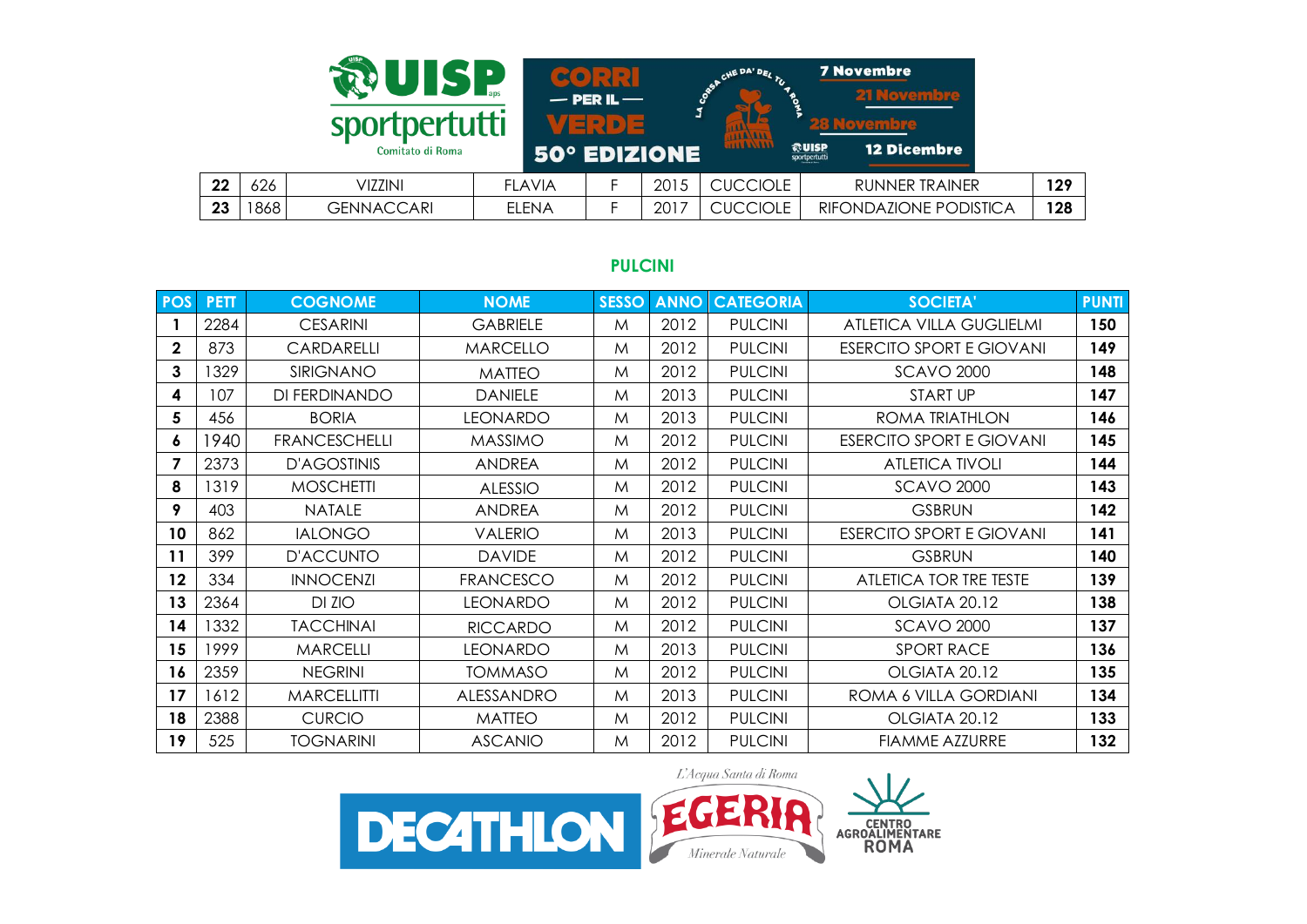|    |      |                    | UISP                                    |       |          | CINE DA' DEL TU 45 | <b>7 Novembre</b>                            |     |
|----|------|--------------------|-----------------------------------------|-------|----------|--------------------|----------------------------------------------|-----|
|    |      |                    |                                         |       | LA CORPY |                    |                                              |     |
|    |      | sportpertutti      |                                         | VERDE |          |                    |                                              |     |
|    |      |                    | Comitato di Roma<br><b>50° EDIZIONE</b> |       |          |                    | ඹUISP<br><b>12 Dicembre</b><br>sportpertutti |     |
| 20 | 2538 | <b>CHIAVARINI</b>  | <b>PIETRO</b>                           | M     | 2012     | <b>PULCINI</b>     | <b>ESERCITO SPORT E GIOVANI</b>              | 131 |
| 21 | 1143 | <b>MARIANI</b>     | <b>FRANCESCO</b>                        | M     | 2012     | <b>PULCINI</b>     | ROMATLETICA FOOTWORKS                        | 130 |
| 22 | 1335 | <b>VESCI</b>       |                                         |       | 2012     | <b>PULCINI</b>     |                                              | 129 |
|    |      |                    | <b>MATTIA</b>                           | M     |          |                    | <b>SCAVO 2000</b>                            |     |
| 23 | 1211 | <b>FUSCO</b>       | <b>LUCA</b>                             | M     | 2012     | <b>PULCINI</b>     | <b>SPORT RACE</b>                            | 128 |
| 24 | 674  | <b>FORESI</b>      | <b>SAMUELE</b>                          | M     | 2013     | <b>PULCINI</b>     | <b>SS LAZIO ATLETICA LEGGERA</b>             | 127 |
| 25 | 1018 | SQUILLACCIOTTI     | <b>FEDERICO</b>                         | M     | 2012     | <b>PULCINI</b>     | RIFONDAZIONE PODISTICA                       | 126 |
| 26 | 2392 | <b>BARONI</b>      | <b>NICCOLÒ</b>                          | M     | 2012     | <b>PULCINI</b>     | OLGIATA 20.12                                | 125 |
| 27 | 735  | <b>IAMMARTINO</b>  | <b>TIZIANO</b>                          | M     | 2012     | <b>PULCINI</b>     | <b>GRUPPO MILLEPIEDI</b>                     | 124 |
| 28 | 457  | <b>DI MATTEO</b>   | <b>GABRIELE NOA</b>                     | M     | 2013     | <b>PULCINI</b>     | <b>ROMA TRIATHLON</b>                        | 123 |
| 29 | 863  | <b>BRUNI</b>       | <b>GABRIEL</b>                          | M     | 2013     | <b>PULCINI</b>     | <b>ESERCITO SPORT E GIOVANI</b>              | 122 |
| 30 | 1864 | <b>MARLETTO</b>    | CARLO                                   | M     | 2013     | <b>PULCINI</b>     | RIFONDAZIONE PODISTICA                       | 121 |
| 31 | 651  | DE MEO             | <b>MATTIA</b>                           | M     | 2012     | <b>PULCINI</b>     | SS LAZIO ATLETICA LEGGERA                    | 120 |
| 32 | 2552 | <b>GATTO</b>       | <b>ANDREA</b>                           | M     | 2012     | <b>PULCINI</b>     | <b>ATLETICA DEI GELSI</b>                    | 119 |
| 33 | 455  | <b>TRECCIOLA</b>   | <b>FLAVIO</b>                           | M     | 2012     | <b>PULCINI</b>     | ROMA TRIATHLON                               | 118 |
| 34 | 2632 | <b>TOWNSEND</b>    | <b>JOSHUUA</b>                          | M     | 2012     | <b>PULCINI</b>     | <b>ROMA TRIATHLON</b>                        | 117 |
| 35 | 842  | <b>GIANNI</b>      | <b>LEONARDO</b>                         | M     | 2013     | <b>PULCINI</b>     | <b>ESERCITO SPORT E GIOVANI</b>              | 116 |
| 36 | 330  | <b>SCREPANTE</b>   | <b>TOMMASO</b>                          | M     | 2012     | <b>PULCINI</b>     | <b>ATLETICA TOR TRE TESTE</b>                | 115 |
| 37 | 521  | ABBONDANDOLO       | <b>RADU STEFAN</b>                      | M     | 2012     | <b>PULCINI</b>     | <b>FIAMME AZZURRE</b>                        | 114 |
| 38 | 1314 | <b>MARINO</b>      | <b>MATIAS</b>                           | M     | 2012     | <b>PULCINI</b>     | <b>SCAVO 2000</b>                            | 113 |
| 39 | 2202 | <b>GIOVANELLI</b>  | <b>FEDERICO</b>                         | M     | 2012     | <b>PULCINI</b>     | <b>SCAVO 2000</b>                            | 112 |
| 40 | 792  | <b>SERRA</b>       | <b>VALERIO</b>                          | M     | 2013     | <b>PULCINI</b>     | ATLETICO MONTEROTONDO                        | 111 |
| 41 | 859  | <b>ANGELILLI</b>   | <b>GIOVANNI</b>                         | M     | 2012     | <b>PULCINI</b>     | <b>ESERCITO SPORT E GIOVANI</b>              | 110 |
| 42 | 738  | <b>INCREDIBILE</b> | <b>GIONA</b>                            | M     | 2012     | <b>PULCINI</b>     | <b>GRUPPO MILLEPIEDI</b>                     | 109 |
| 43 | 222  | <b>TORCIANTI</b>   | <b>FLAVIO</b>                           | M     | 2012     | <b>PULCINI</b>     | ATLETICA FIANO ROMANO                        | 108 |
| 44 | 1145 | <b>GALLI</b>       | <b>SAMUELE</b>                          | M     | 2013     | <b>PULCINI</b>     | ROMATLETICA FOOTWORKS                        | 107 |

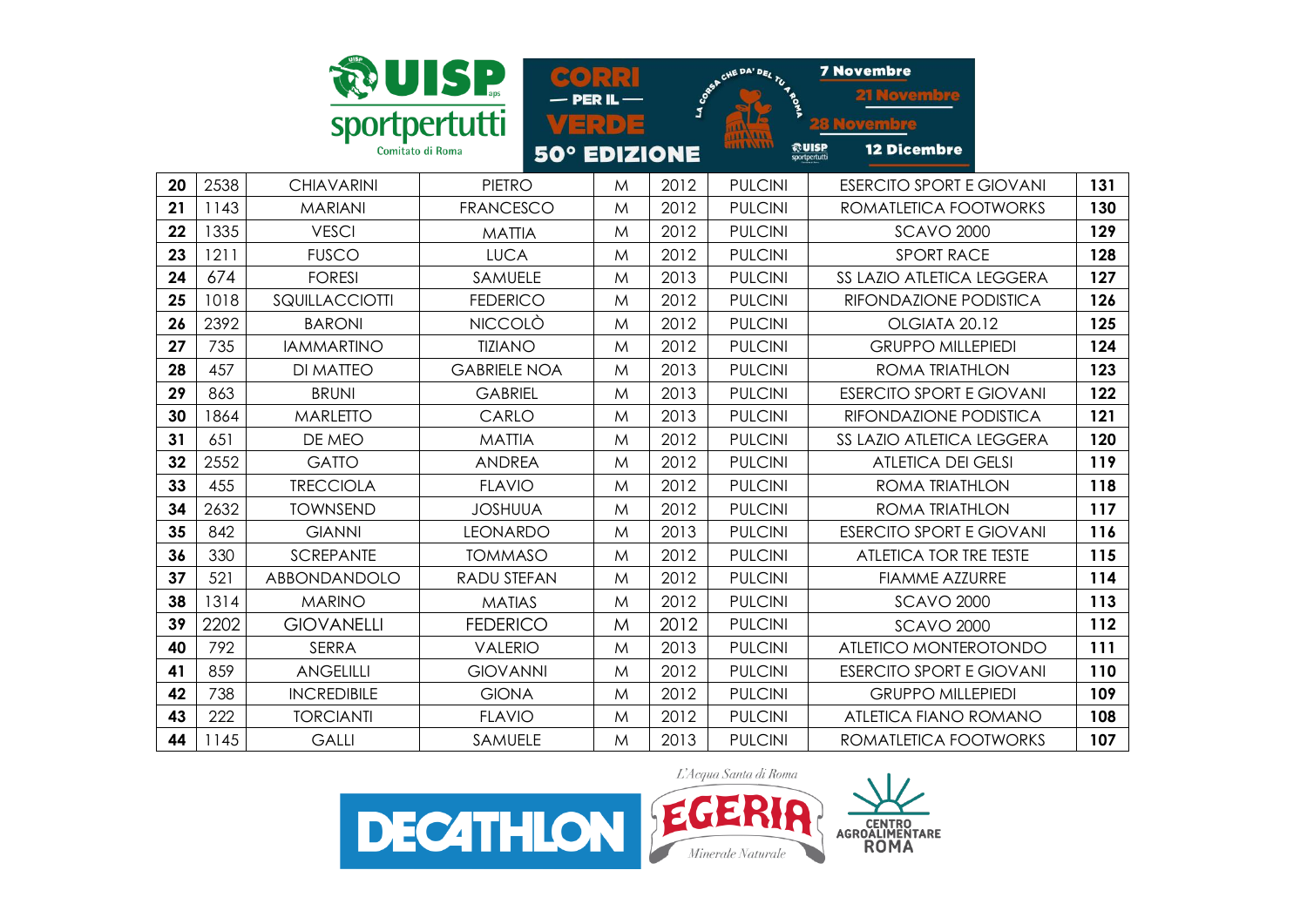|    |      |                       |                                         |       |      |                        | <b>7 Novembre</b>                            |     |
|----|------|-----------------------|-----------------------------------------|-------|------|------------------------|----------------------------------------------|-----|
|    |      |                       | UISP                                    |       |      | <b>S</b> CONSIDER TO M |                                              |     |
|    |      | sportpertutti         |                                         | 비리 D) |      |                        |                                              |     |
|    |      |                       | Comitato di Roma<br><b>50° EDIZIONE</b> |       |      | 11A/111                | おUISP<br><b>12 Dicembre</b><br>sportpertutti |     |
| 45 | 1979 | <b>FERILLI</b>        | <b>OSVALDO</b>                          | M     | 2013 | <b>PULCINI</b>         | ATLETICA FIANO ROMANO                        | 106 |
| 46 | 225  | LO CASCIO             | <b>ANDREA</b>                           | M     | 2012 | <b>PULCINI</b>         | ATLETICA FIANO ROMANO                        | 105 |
| 47 | 1649 | <b>DE GIOIA</b>       | <b>JOSEPH</b>                           | M     | 2013 | <b>PULCINI</b>         | <b>GRUPPO MILLEPIEDI</b>                     | 104 |
| 48 | 844  | <b>CRISAFULLI</b>     | <b>GIULIO</b>                           | M     | 2013 | <b>PULCINI</b>         | <b>ESERCITO SPORT E GIOVANI</b>              | 103 |
| 49 | 523  | CARDUCCI              | <b>VALERIO</b>                          | M     | 2012 | <b>PULCINI</b>         | <b>FIAMME AZZURRE</b>                        | 102 |
| 50 | 2566 | <b>DURO</b>           | <b>GABRIELE</b>                         | M     | 2012 | <b>PULCINI</b>         | <b>FIAMME AZZURRE</b>                        | 101 |
| 51 | 1644 | <b>LANZIDEI</b>       | <b>DANIEL</b>                           | M     | 2012 | <b>PULCINI</b>         | <b>GRUPPO MILLEPIEDI</b>                     | 100 |
| 52 | 1785 | <b>MORETTI</b>        | <b>DIEGO</b>                            | M     | 2012 | <b>PULCINI</b>         | <b>ATLETICA TOR TRE TESTE</b>                | 99  |
| 53 | 2045 | PELLEGRINO            | <b>YURI</b>                             | M     | 2013 | <b>PULCINI</b>         | ROMATLETICA FOOTWORKS                        | 98  |
| 54 | 2391 | <b>MANTOVANI</b>      | <b>SIMONE</b>                           | M     | 2013 | <b>PULCINI</b>         | OLGIATA 20.12                                | 97  |
| 55 | 2541 | <b>ORABONA</b>        | <b>SIMONE</b>                           | M     | 2012 | <b>PULCINI</b>         | <b>ESERCITO SPORT E GIOVANI</b>              | 96  |
| 56 | 2489 | <b>BARILE</b>         | <b>SIMONE</b>                           | M     | 2012 | <b>PULCINI</b>         | <b>FORUM SPORT CENTER</b>                    | 95  |
| 57 | 1197 | <b>CHIATTI RECCIO</b> | <b>CARLOS ALBERTO</b>                   | M     | 2013 | <b>PULCINI</b>         | <b>SPORT RACE</b>                            | 94  |
| 58 | 2371 | <b>RONCI</b>          | <b>NICOLÒ</b>                           | M     | 2013 | <b>PULCINI</b>         | OLGIATA 20.12                                | 93  |
| 59 | 1325 | PINI                  | <b>EDOARDO</b>                          | M     | 2012 | <b>PULCINI</b>         | <b>SCAVO 2000</b>                            | 92  |
| 60 | 1312 | <b>GARCEA</b>         | <b>MICHELE NATHAN</b>                   | M     | 2012 | <b>PULCINI</b>         | <b>SCAVO 2000</b>                            | 91  |
| 61 | 228  | <b>SFORZA</b>         | <b>FRANCESCO</b>                        | M     | 2013 | <b>PULCINI</b>         | <b>ATLETICA FIANO ROMANO</b>                 | 90  |
| 62 | 860  | <b>MEDORI</b>         | <b>MANUEL</b>                           | M     | 2013 | <b>PULCINI</b>         | <b>ESERCITO SPORT E GIOVANI</b>              | 89  |
| 63 | 855  | <b>ZANCHI</b>         | <b>ANDREA</b>                           | M     | 2012 | <b>PULCINI</b>         | <b>ESERCITO SPORT E GIOVANI</b>              | 88  |
| 64 | 1327 | <b>SARTI</b>          | <b>GIORDANO</b>                         | M     | 2012 | <b>PULCINI</b>         | <b>SCAVO 2000</b>                            | 87  |
| 65 | 2635 | <b>COFONE</b>         | <b>LEONARDO</b>                         | M     | 2013 | <b>PULCINI</b>         | ATLETICA FIANO ROMANO                        | 86  |
| 66 | 1980 | <b>DEZI</b>           | <b>FABRIZIO</b>                         | M     | 2012 | <b>PULCINI</b>         | ATLETICA FIANO ROMANO                        | 85  |
| 67 | 2493 | <b>LALLI</b>          | NICCOLO'                                | M     | 2012 | <b>PULCINI</b>         | <b>FORUM SPORT CENTER</b>                    | 84  |
| 68 | 2660 | SERVILI               | <b>VALERIO</b>                          | M     | 2013 | <b>PULCINI</b>         | <b>GRUPPO MILLEPIEDI</b>                     | 83  |
| 69 | 2651 | <b>FORNARI</b>        | <b>FILIPPO</b>                          | M     | 2012 | <b>PULCINI</b>         | <b>GRUPPO MILLEPIEDI</b>                     | 82  |

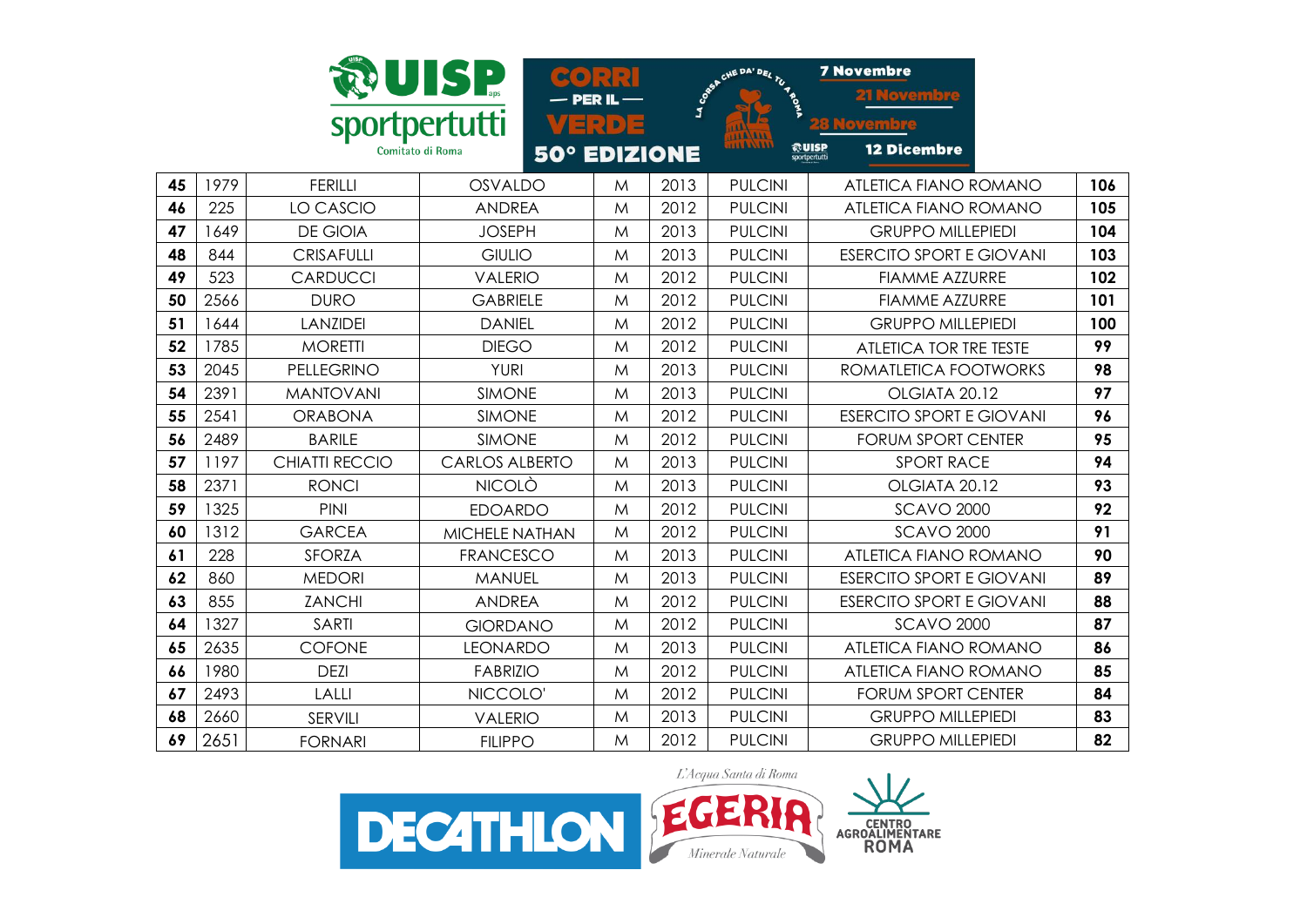

#### **PULCINE**

| <b>POS</b>     | <b>PETT</b> | <b>COGNOME</b>       | <b>NOME</b>         | <b>SESSO</b> | <b>ANNO</b> | <b>CATEGORIA</b> | <b>SOCIETA'</b>                 | <b>PUNTI</b> |
|----------------|-------------|----------------------|---------------------|--------------|-------------|------------------|---------------------------------|--------------|
| 1              | 1545        | <b>ATTANZIO</b>      | <b>ELEONORA</b>     | F            | 2012        | <b>PULCINE</b>   | ROMA 6 VILLA GORDIANI           | 150          |
| $\overline{2}$ | 333         | <b>TRAVAGLINI</b>    | <b>AMELIA MARIA</b> | F            | 2012        | <b>PULCINE</b>   | <b>SCAVO 2000</b>               | 149          |
| 3              | 337         | <b>ZAINI</b>         | <b>MIA</b>          | F            | 2013        | <b>PULCINE</b>   | <b>SCAVO 2000</b>               | 148          |
| 4              | 617         | DI SANO              | <b>ELISA</b>        | F            | 2012        | <b>PULCINE</b>   | RUNNER TRAINER                  | 147          |
| 5              | 1317        | <b>MASTROLORENZI</b> | <b>SOFIA</b>        | F            | 2012        | <b>PULCINE</b>   | <b>SCAVO 2000</b>               | 146          |
| 6              | 320         | <b>MUSTO</b>         | <b>EMMA</b>         | F            | 2012        | <b>PULCINE</b>   | <b>SCAVO 2000</b>               | 145          |
| 7              | 1331        | <b>SURGO</b>         | SARA                | F            | 2012        | <b>PULCINE</b>   | <b>SCAVO 2000</b>               | 144          |
| 8              | 847         | <b>FURCI</b>         | <b>DENISE</b>       | F            | 2012        | <b>PULCINE</b>   | <b>ESERCITO SPORT E GIOVANI</b> | 143          |
| 9              | 1607        | <b>LANNI</b>         | <b>ELISA</b>        | F            | 2013        | <b>PULCINE</b>   | ROMA 6 VILLA GORDIANI           | 142          |
| 10             | 534         | <b>PRESTOPINO</b>    | <b>EMMA</b>         | F            | 2012        | <b>PULCINE</b>   | <b>FIAMME AZZURRE</b>           | 141          |
| 11             | 856         | <b>MASSA</b>         | SARA                | F            | 2013        | <b>PULCINE</b>   | <b>ESERCITO SPORT E GIOVANI</b> | 140          |
| 12             | 1931        | <b>SAITTA</b>        | <b>FRANCESCA</b>    | F            | 2013        | <b>PULCINE</b>   | <b>ESERCITO SPORT E GIOVANI</b> | 139          |
| 13             | 402         | <b>MANZO</b>         | <b>VALERIA</b>      | F            | 2012        | <b>PULCINE</b>   | <b>GSBRUN</b>                   | 138          |
| 14             | 2367        | <b>CHICHI</b>        | <b>SOFIA</b>        | F            | 2012        | <b>PULCINE</b>   | OLGIATA 20.12                   | 137          |
| 15             | 401         | <b>MANZO</b>         | <b>TERESA</b>       | F            | 2012        | <b>PULCINE</b>   | <b>GSBRUN</b>                   | 136          |
| 16             | 2363        | <b>CONTI</b>         | ANNAMARIA           | F            | 2012        | <b>PULCINE</b>   | OLGIATA 20.12                   | 135          |
| 17             | 1307        | <b>CHIARALUCE</b>    | <b>ZOE</b>          | F            | 2012        | <b>PULCINE</b>   | <b>SCAVO 2000</b>               | 134          |
| 18             | 530         | <b>ZAMPINO</b>       | <b>SOFIA</b>        | F            | 2012        | <b>PULCINE</b>   | <b>FIAMME AZZURRE</b>           | 133          |
| 19             | 1324        | <b>OSTUNI</b>        | <b>DORA</b>         | F            | 2013        | <b>PULCINE</b>   | <b>SCAVO 2000</b>               | 132          |
| 20             | 345         | D'AURIA              | <b>VIOLA</b>        | F            | 2013        | <b>PULCINE</b>   | ATLETICA TOR TRE TESTE          | 131          |

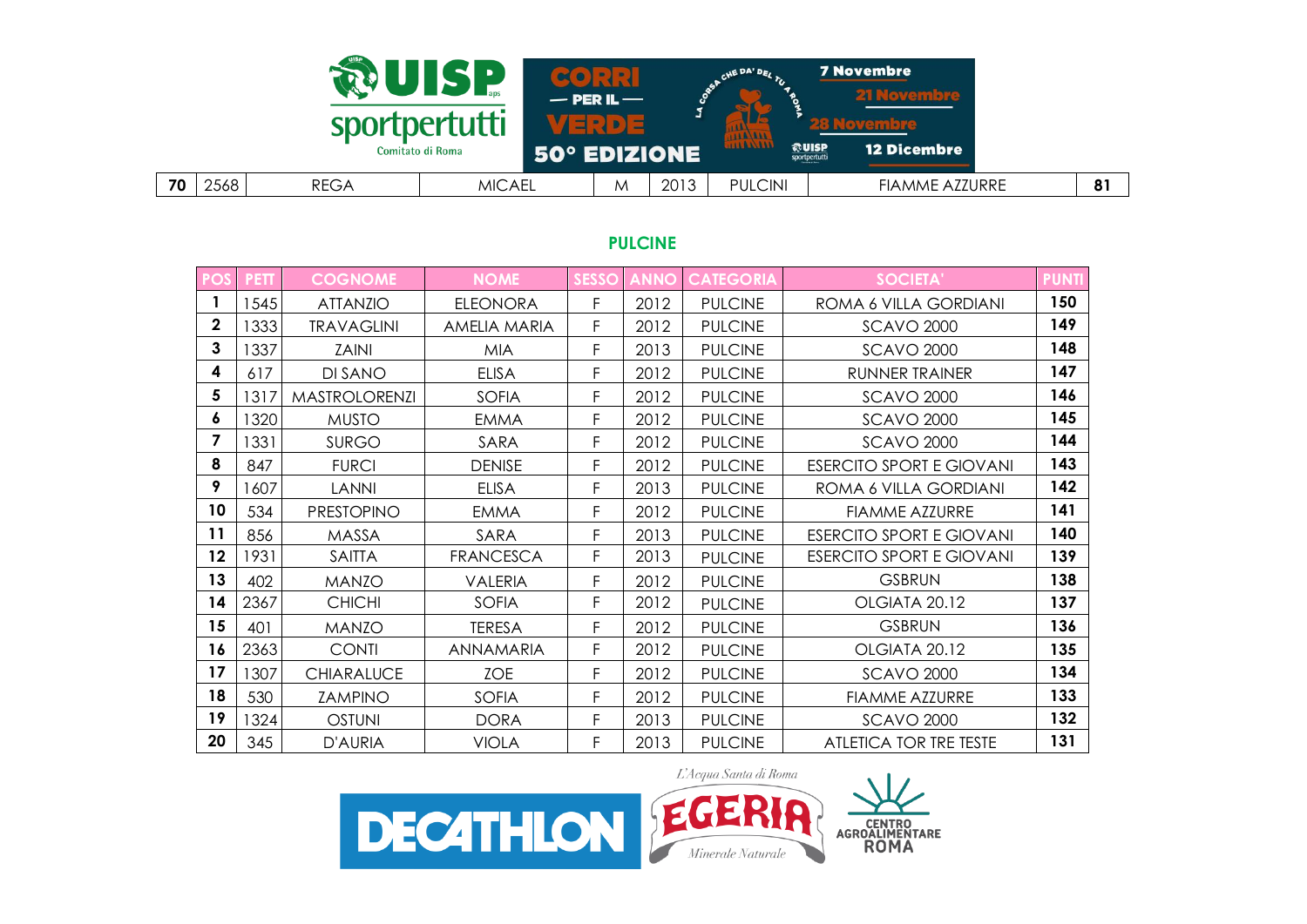|    |      |                      | UISP                  | <b>PER II</b>                          |                     | CHE DA' DEL TU 4 B<br>LA CORES | <b>7 Novembre</b><br><b>21 Noveme</b>        |     |
|----|------|----------------------|-----------------------|----------------------------------------|---------------------|--------------------------------|----------------------------------------------|-----|
|    |      | sportpertutti        |                       | $\exists$ : $\lambda$ $\triangleright$ |                     |                                |                                              |     |
|    |      | Comitato di Roma     |                       |                                        | <b>50° EDIZIONE</b> |                                | ଈuise<br><b>12 Dicembre</b><br>sportpertutti |     |
| 21 | 2571 | <b>GALIANO</b>       | <b>ILARIA</b>         | F                                      | 2013                | <b>PULCINE</b>                 | <b>GREEN HILL TRIATHLON</b>                  | 130 |
| 22 | 188  | <b>ANGELINI</b>      | <b>MARIA LAURA</b>    | F                                      | 2013                | <b>PULCINE</b>                 | <b>LEONE TRIATHLON</b>                       | 129 |
| 23 | 2648 | <b>FABBIO</b>        | <b>ASIA</b>           | F                                      | 2012                | <b>PULCINE</b>                 | <b>GRUPPO MILLEPIEDI</b>                     | 128 |
| 24 | 1973 | <b>COMPAGNUCCI</b>   | <b>MIA</b>            | F                                      | 2013                | <b>PULCINE</b>                 | <b>ATLETICA FIANO ROMANO</b>                 | 127 |
| 25 | 2615 | <b>CROCICCHI</b>     | <b>ANNA</b>           | F                                      | 2012                | <b>PULCINE</b>                 | LAZIO OLIMPIA RUNNERS TEAM                   | 126 |
| 26 | 1140 | <b>FRISCIA</b>       | <b>EMMA</b>           | F                                      | 2013                | <b>PULCINE</b>                 | ROMATLETICA FOOTWORKS                        | 125 |
| 27 | 1308 | <b>CIOCCA</b>        | <b>CAROLINA</b>       | F                                      | 2013                | <b>PULCINE</b>                 | <b>SCAVO 2000</b>                            | 124 |
| 28 | 1235 | PEZZI                | <b>GIULIA</b>         | F                                      | 2013                | <b>PULCINE</b>                 | <b>SPORT RACE</b>                            | 123 |
| 29 | 1700 | <b>BALDACCI</b>      | <b>MARIA</b>          | F                                      | 2012                | <b>PULCINE</b>                 | <b>SPORT RACE</b>                            | 122 |
| 30 | 2567 | CORSANO              | CARLA                 | F                                      | 2013                | <b>PULCINE</b>                 | <b>FIAMME AZZURRE</b>                        | 121 |
| 31 | 528  | CATAPANO             | <b>DILETTA</b>        | F                                      | 2012                | <b>PULCINE</b>                 | <b>FIAMME AZZURRE</b>                        | 120 |
| 32 | 531  | <b>MAGLIOCCHETTI</b> | LETIZIA               | F                                      | 2012                | <b>PULCINE</b>                 | <b>FIAMME AZZURRE</b>                        | 119 |
| 33 | 850  | <b>SCARLATA</b>      | <b>GIULIA</b>         | F                                      | 2012                | <b>PULCINE</b>                 | <b>ESERCITO SPORT E GIOVANI</b>              | 118 |
| 34 | 608  | <b>CAPOBIANCO</b>    | <b>GIULIA</b>         | F                                      | 2012                | <b>PULCINE</b>                 | <b>RUNNER TRAINER</b>                        | 117 |
| 35 | 2572 | <b>CARPINETA</b>     | <b>DIANA</b>          | F                                      | 2013                | <b>PULCINE</b>                 | <b>GREEN HILL TRIATHLON</b>                  | 116 |
| 36 | 2573 | <b>AGOSTINI</b>      | <b>CARLOTTA SOFIA</b> | F                                      | 2013                | <b>PULCINE</b>                 | <b>GREEN HILL TRIATHLON</b>                  | 115 |
| 37 | 1789 | <b>MURGU</b>         | VANESSA               | F                                      | 2013                | <b>PULCINE</b>                 | ATLETICA TOR TRE TESTE                       | 114 |
| 38 | 1138 | <b>GIL BORDOY</b>    | <b>MARTINA</b>        | F                                      | 2012                | <b>PULCINE</b>                 | ROMATLETICA FOOTWORKS                        | 113 |
| 39 | 2539 | <b>BRUNI</b>         | <b>MARIA ALLEGRA</b>  | F                                      | 2013                | <b>PULCINE</b>                 | <b>ESERCITO SPORT E GIOVANI</b>              | 112 |
| 40 | 1825 | <b>CUCCHIARONI</b>   | <b>COSTANZA</b>       | F                                      | 2013                | <b>PULCINE</b>                 | <b>LEONE TRIATHLON</b>                       | 111 |
| 41 | 2357 | <b>PETRELLI</b>      | <b>ELISA</b>          | F                                      | 2013                | <b>PULCINE</b>                 | OLGIATA 20.12                                | 110 |
| 42 | 2610 | <b>BARBARO</b>       | <b>MARTINA</b>        | F                                      | 2012                | <b>PULCINE</b>                 | LAZIO OLIMPIA RUNNERS TEAM                   | 109 |
| 43 | 1956 | <b>FERILLI</b>       | <b>FLAVIA</b>         | F                                      | 2013                | <b>PULCINE</b>                 | ATLETICA FIANO ROMANO                        | 108 |
| 44 | 2664 | <b>TURELLA</b>       | <b>MICOL</b>          | F                                      | 2012                | <b>PULCINE</b>                 | <b>GRUPPO MILLEPIEDI</b>                     | 107 |
| 45 | 1925 | <b>GALLONI</b>       | <b>SIRIA</b>          | F                                      | 2012                | <b>PULCINE</b>                 | <b>ESERCITO SPORT E GIOVANI</b>              | 106 |

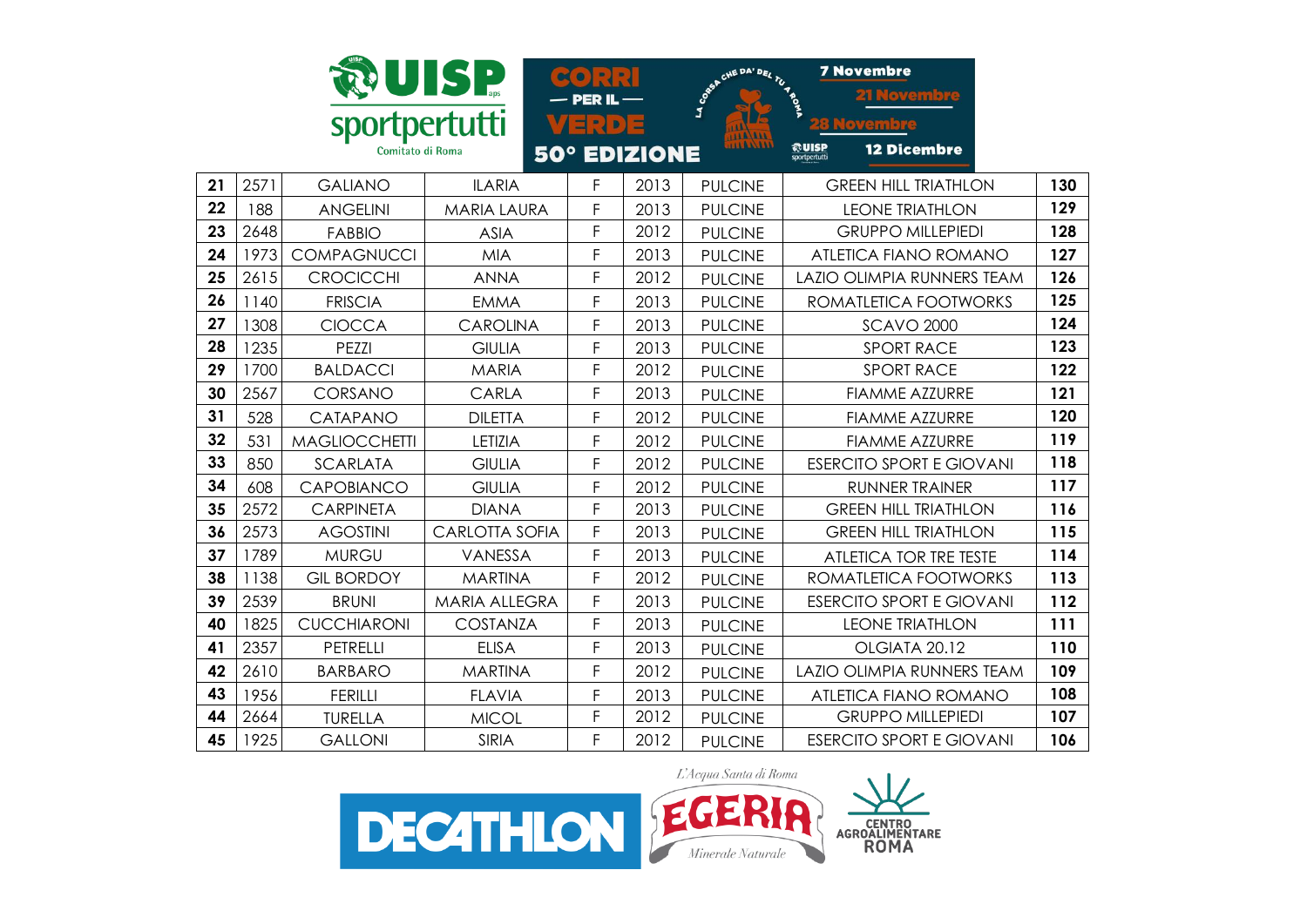| sportpertutti           | UISP            | $-$ PER IL $-$      |      | CHE DA' DEL<br>а |                                | <b>7 Novembre</b><br><b>21 Novembre</b> |     |
|-------------------------|-----------------|---------------------|------|------------------|--------------------------------|-----------------------------------------|-----|
| Comitato di Roma        |                 | <b>50° EDIZIONE</b> |      | <b>MALANT</b>    | <b>ROUISP</b><br>sportpertutti | <b>12 Dicembre</b>                      |     |
| 46<br>2396<br>DI NAPOLI | <b>VIRGINIA</b> |                     | 2012 | <b>PULCINE</b>   |                                | OLGIATA 20.12                           | 105 |

#### **ESORDIENTI MASCHILI**

| <b>POS</b>   | <b>PETT</b> | <b>COGNOME</b>      | <b>NOME</b>        | <b>SESSO</b> | <b>ANNO</b> | <b>CATEGORIA</b>    | <b>SOCIETA</b>                  | <b>PUNTI</b> |
|--------------|-------------|---------------------|--------------------|--------------|-------------|---------------------|---------------------------------|--------------|
|              | 933         | CALCO'              | <b>ANTONINO</b>    | M            | 2010        | ESORDIENTI M        | <b>ESERCITO SPORT E GIOVANI</b> | 150          |
| $\mathbf{2}$ | 1370        | <b>MURARO</b>       | <b>IVAN DAVIDE</b> | M            | 2010        | <b>ESORDIENTI M</b> | ROMA 6 VILLA GORDIANI           | 149          |
| 3            | 1610        | <b>HYSENBEGASI</b>  | <b>ANDREA</b>      | M            | 2010        | <b>ESORDIENTI M</b> | ROMA 6 VILLA GORDIANI           | 148          |
| 4            | 108         | DI FERDINANDO       | <b>FRANCESCO</b>   | M            | 2010        | <b>ESORDIENTI M</b> | <b>START UP</b>                 | 147          |
| 5            | 750         | <b>BOZZETTO</b>     | <b>GIOVANNI</b>    | M            | 2010        | <b>ESORDIENTI M</b> | <b>GRUPPO MILLEPIEDI</b>        | 146          |
| 6            | 512         | <b>BOESSO</b>       | <b>ADRIAN</b>      | M            | 2010        | <b>ESORDIENTI M</b> | <b>FIAMME AZZURRE</b>           | 145          |
|              | 1336        | <b>ZAINI</b>        | <b>LORENZO</b>     | M            | 2010        | <b>ESORDIENTI M</b> | <b>SCAVO 2000</b>               | 144          |
| 8            | 963         | <b>MONTEFOSCHI</b>  | <b>TOMMASO</b>     | M            | 2010        | <b>ESORDIENTI M</b> | <b>ESERCITO SPORT E GIOVANI</b> | 143          |
| 9            | 1190        | <b>BELLOSGUARDO</b> | <b>GIACOMO</b>     | M            | 2010        | <b>ESORDIENTI M</b> | <b>SPORT RACE</b>               | 142          |
| 10           | 2384        | <b>ORSOLINI</b>     | <b>LORENZO</b>     | M            | 2011        | <b>ESORDIENTI M</b> | OLGIATA 20.12                   | 141          |
| 11           | 175         | <b>ALPIGNO</b>      | <b>LEONARDO</b>    | M            | 2010        | <b>ESORDIENTI M</b> | <b>LEONE TRIATHLON</b>          | 140          |
| $12 \,$      | 2543        | <b>DI CRESCE</b>    | <b>FLAVIO</b>      | M            | 2010        | <b>ESORDIENTI M</b> | <b>ESERCITO SPORT E GIOVANI</b> | 139          |
| 13           | 944         | DE PAOLIS           | <b>DAVIDE</b>      | M            | 2011        | <b>ESORDIENTI M</b> | <b>ESERCITO SPORT E GIOVANI</b> | 138          |
| 14           | 2516        | <b>PETRONE</b>      | ALESSANDRO         | M            | 2010        | <b>ESORDIENTI M</b> | ROMATLETICA FOOTWORKS           | 137          |
| 15           | 2594        | <b>CINDOLO</b>      | <b>ADRIANO</b>     | M            | 2010        | <b>ESORDIENTI M</b> | <b>GSBRUN</b>                   | 136          |
| 16           | 511         | <b>ALAGNA</b>       | <b>LUCIANO</b>     | M            | 2011        | <b>ESORDIENTI M</b> | <b>FIAMME AZZURRE</b>           | 135          |
| 17           | 1260        | <b>VALENTINI</b>    | <b>BERNARDO</b>    | M            | 2010        | <b>ESORDIENTI M</b> | <b>SPORT RACE</b>               | 134          |
| 18           | 934         | CALCO'              | SALVATORE          | M            | 2011        | <b>ESORDIENTI M</b> | <b>ESERCITO SPORT E GIOVANI</b> | 133          |
| 19           | 740         | <b>MIGLIACCIO</b>   | ALESSANDRO         | M            | 2010        | <b>ESORDIENTI M</b> | <b>GRUPPO MILLEPIEDI</b>        | 132          |
| 20           | 1326        | <b>PERFEITO</b>     | LEONARDO           | M            | 2010        | <b>ESORDIENTI M</b> | <b>SCAVO 2000</b>               | 131          |

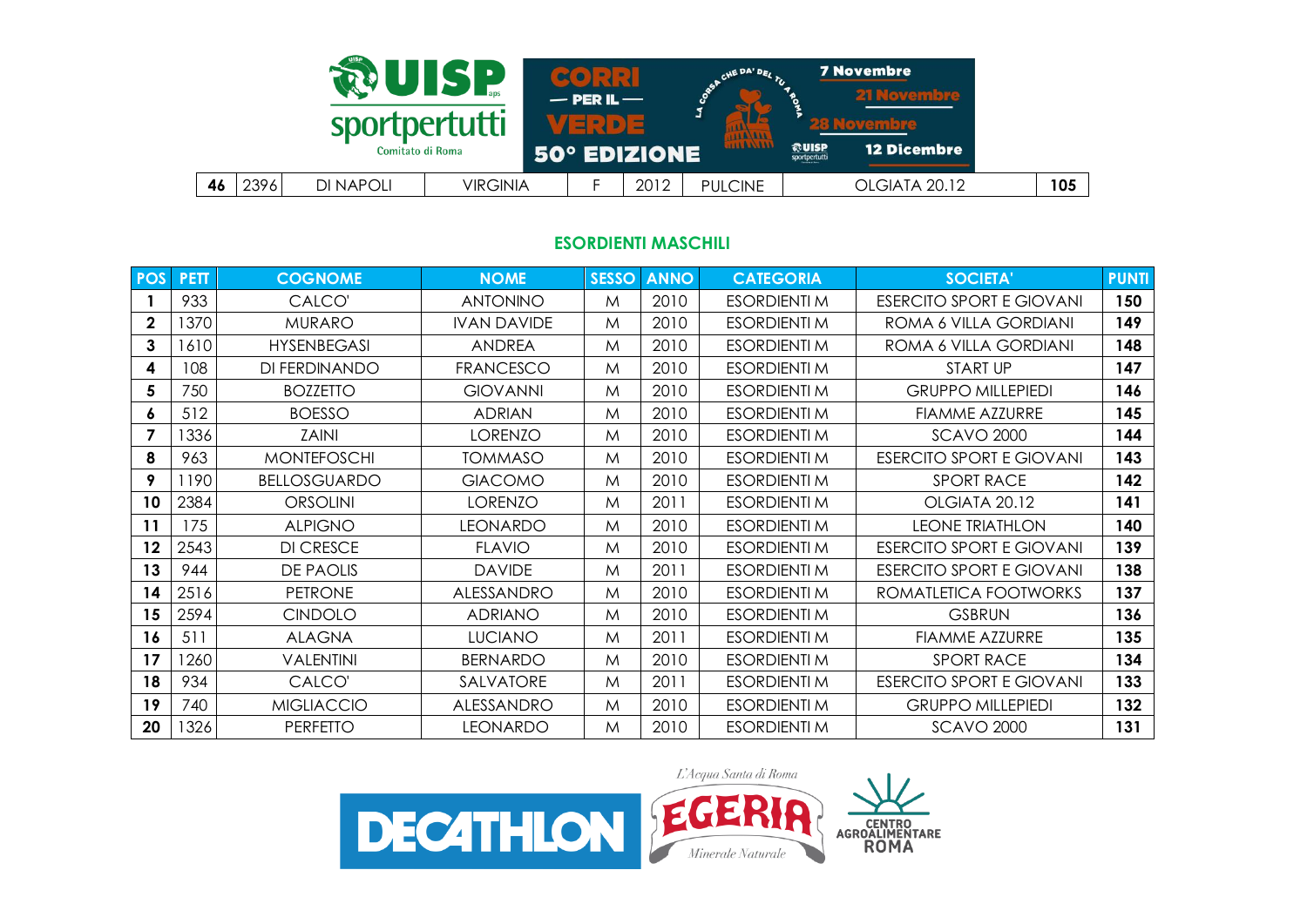|    |      |                      | UISP                   | $\bullet$ $\bullet$ $\cdot$ $\cdot$ $\cdot$ $\cdot$ |                     | CHE DA' DEL TU 45      | <b>7 Novembre</b>               |     |
|----|------|----------------------|------------------------|-----------------------------------------------------|---------------------|------------------------|---------------------------------|-----|
|    |      |                      |                        | - PER IL                                            | LA CORPS            |                        |                                 |     |
|    |      | sportpertutti        |                        | VERDE                                               |                     |                        |                                 |     |
|    |      | Comitato di Roma     |                        |                                                     | <b>50° EDIZIONE</b> | 熱UISP<br>sportpertutti | <b>12 Dicembre</b>              |     |
| 21 | 219  | ZAPPATERRENO         | <b>FABIO</b>           | M                                                   | 2011                | <b>ESORDIENTI M</b>    | ATLETICA FIANO ROMANO           | 130 |
| 22 | 1814 | <b>BRODOLINI</b>     | <b>CARLOS MANUEL</b>   | M                                                   | 2011                | <b>ESORDIENTI M</b>    | <b>ATLETICA DEI GELSI</b>       | 129 |
| 23 | 1353 | <b>CIRINEI</b>       | <b>RICCARDO</b>        | M                                                   | 2010                | <b>ESORDIENTI M</b>    | <b>FIAMME GIALLE</b>            | 128 |
| 24 | 1016 | CASANOVA MUNICCHIA   | <b>GIORGIO</b>         | M                                                   | 2011                | <b>ESORDIENTI M</b>    | RIFONDAZIONE PODISTICA          | 127 |
| 25 | 1012 | <b>IANNELLA</b>      | <b>MARIO</b>           | M                                                   | 2010                | <b>ESORDIENTI M</b>    | RIFONDAZIONE PODISTICA          | 126 |
| 26 | 2570 | <b>SAGLIMBENE</b>    | <b>LEONARDO</b>        | M                                                   | 2011                | <b>ESORDIENTI M</b>    | <b>GREEN HILL TRIATHLON</b>     | 125 |
| 27 | 2477 | <b>ZACCARI</b>       | <b>LUCA</b>            | M                                                   | 2011                | <b>ESORDIENTI M</b>    | <b>FORUM SPORT CENTER</b>       | 124 |
| 28 | 109  | <b>GENTILI</b>       | ALESSANDRO             | M                                                   | 2010                | <b>ESORDIENTI M</b>    | <b>START UP</b>                 | 123 |
| 29 | 1015 | <b>BAVARO</b>        | <b>DIEGO</b>           | M                                                   | 2011                | <b>ESORDIENTI M</b>    | RIFONDAZIONE PODISTICA          | 122 |
| 30 | 452  | <b>PELLEGRINI</b>    | <b>GABRIELE</b>        | M                                                   | 2010                | <b>ESORDIENTI M</b>    | <b>ROMA TRIATHLON</b>           | 121 |
| 31 | 2542 | <b>MONTALUCCI</b>    | <b>MATTIA</b>          | M                                                   | 2010                | <b>ESORDIENTI M</b>    | <b>ESERCITO SPORT E GIOVANI</b> | 120 |
| 32 | 2608 | AYROOKKARAN          | <b>EMANUELE NELSON</b> | M                                                   | 2011                | <b>ESORDIENTI M</b>    | LAZIO OLIMPIA RUNNERS TEAM      | 119 |
| 33 | 2517 | <b>ROMOLI</b>        | <b>STEFANO</b>         | M                                                   | 2010                | <b>ESORDIENTI M</b>    | ROMATLETICA FOOTWORKS           | 118 |
| 34 | 746  | <b>MASTROGIACOMO</b> | <b>DENNIS</b>          | M                                                   | 2010                | <b>ESORDIENTI M</b>    | <b>GRUPPO MILLEPIEDI</b>        | 117 |
| 35 | 310  | <b>SCREPANTE</b>     | <b>MICHELE</b>         | M                                                   | 2011                | <b>ESORDIENTI M</b>    | <b>ATLETICA TOR TRE TESTE</b>   | 116 |
| 36 | 2544 | <b>MORGANTE</b>      | <b>LORENZO</b>         | M                                                   | 2011                | <b>ESORDIENTI M</b>    | <b>ESERCITO SPORT E GIOVANI</b> | 115 |
| 37 | 920  | <b>GALASSI</b>       | <b>MATTEO</b>          | M                                                   | 2010                | <b>ESORDIENTI M</b>    | <b>ESERCITO SPORT E GIOVANI</b> | 114 |
| 38 | 1834 | <b>MARINACCI</b>     | <b>ONORATO</b>         | M                                                   | 2010                | <b>ESORDIENTI M</b>    | <b>GRUPPO MILLEPIEDI</b>        | 113 |
| 39 | 2475 | SPAMPINATO           | <b>MATTEO</b>          | M                                                   | 2011                | <b>ESORDIENTI M</b>    | <b>FORUM SPORT CENTER</b>       | 112 |
| 40 | 2638 | <b>GIACOMOZZI</b>    | <b>LORENZO</b>         | M                                                   | 2010                | <b>ESORDIENTI M</b>    | <b>ATLETICA FIANO ROMANO</b>    | 111 |
| 41 | 217  | <b>MANCINI</b>       | <b>THOMAS</b>          | M                                                   | 2010                | <b>ESORDIENTI M</b>    | ATLETICA FIANO ROMANO           | 110 |
| 42 | 506  | <b>PONTISSO</b>      | STEFANO                | M                                                   | 2011                | <b>ESORDIENTI M</b>    | <b>FIAMME AZZURRE</b>           | 109 |
| 43 | 2639 | <b>GIACOMOZZI</b>    | <b>MASSIMILIANO</b>    | M                                                   | 2011                | <b>ESORDIENTI M</b>    | ATLETICA FIANO ROMANO           | 108 |
| 44 | 1911 | <b>CIOLLI</b>        | <b>EMILIANO</b>        | M                                                   | 2011                | <b>ESORDIENTI M</b>    | <b>ESERCITO SPORT E GIOVANI</b> | 107 |
| 45 | 921  | <b>TIBERI</b>        | <b>LEONARDO</b>        | M                                                   | 2010                | <b>ESORDIENTI M</b>    | <b>ESERCITO SPORT E GIOVANI</b> | 106 |

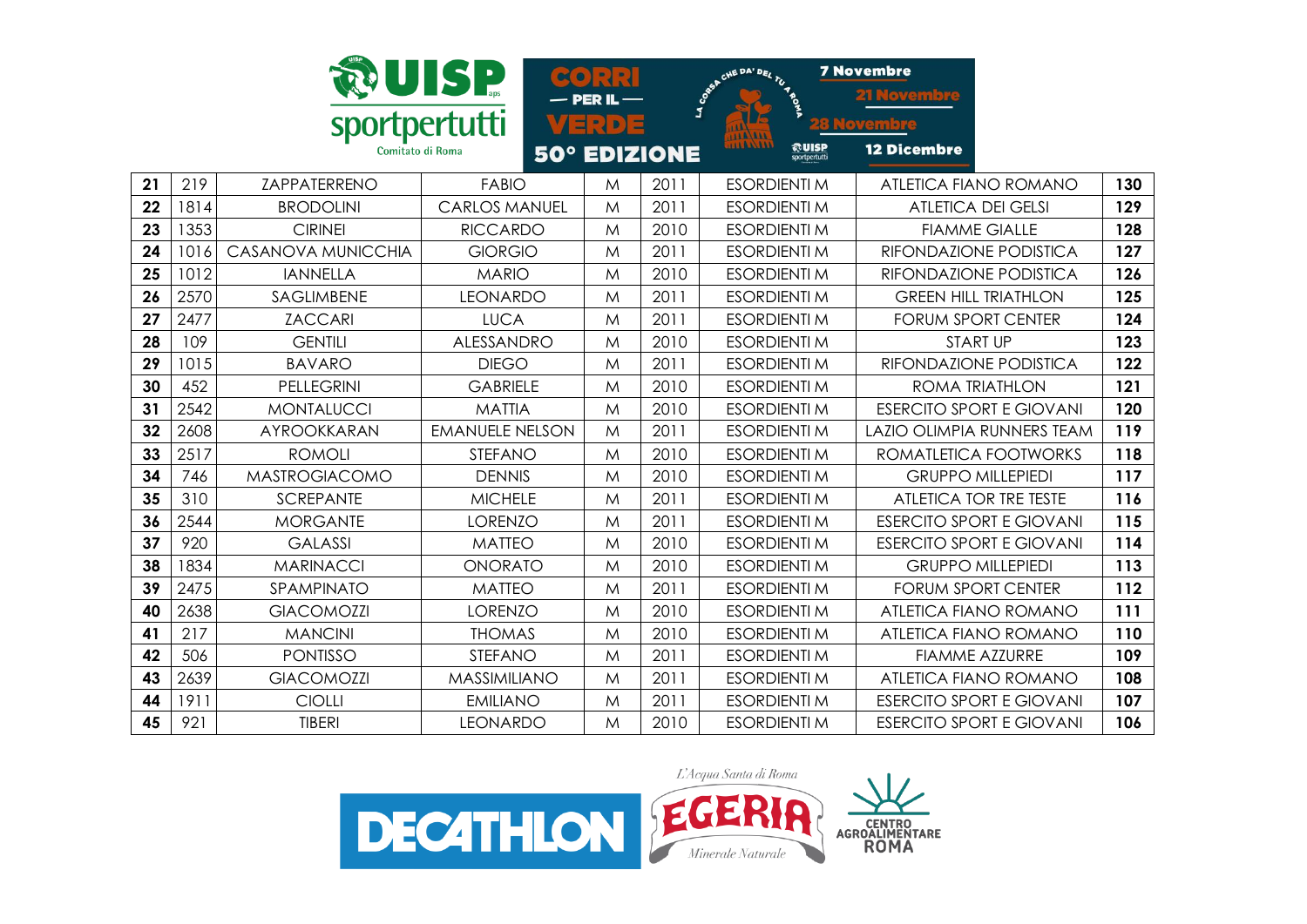|    |      | sportpertutti<br>Comitato di Roma | <b>RUISP</b>     | $\left[ 3 \right]$ : $\left[ 1 \right]$<br>$-$ PER IL $-$<br>VE : 0 3 | <b>50° EDIZIONE</b> | CHE DA' DEL TU<br>LA CO <sub>RS</sub><br>THE<br>1183311<br><b>ROUISP</b> | <b>7 Novembre</b><br><b>21 Novembre</b><br>zu Novembre<br><b>12 Dicembre</b> |     |
|----|------|-----------------------------------|------------------|-----------------------------------------------------------------------|---------------------|--------------------------------------------------------------------------|------------------------------------------------------------------------------|-----|
| 46 | 1921 | <b>DONATO</b>                     | <b>GIORGIO</b>   | M                                                                     | 2011                | <b>ESORDIENTI M</b>                                                      | <b>ESERCITO SPORT E GIOVANI</b>                                              | 105 |
| 47 | 2519 | <b>BARBIERI</b>                   | <b>CHRISTIAN</b> | M                                                                     | 2011                | <b>ESORDIENTI M</b>                                                      | ROMATLETICA FOOTWORKS                                                        | 104 |
| 48 | 623  | <b>PETRICCA</b>                   | <b>DIEGO</b>     | M                                                                     | 2010                | ESORDIENTI M                                                             | RUNNER TRAINER                                                               | 103 |
| 49 | 943  | DE NARDIS                         | <b>LORENZO</b>   | M                                                                     | 2011                | <b>ESORDIENTI M</b>                                                      | <b>ESERCITO SPORT E GIOVANI</b>                                              | 102 |
| 50 | 1920 | <b>CASCAPERA</b>                  | <b>DAVIDE</b>    | M                                                                     | 2011                | <b>ESORDIENTI M</b>                                                      | <b>ESERCITO SPORT E GIOVANI</b>                                              | 101 |
| 51 | 2622 | PRUTEANU                          | <b>REMUS</b>     | M                                                                     | 2010                | ESORDIENTI M                                                             | LAZIO OLIMPIA RUNNERS TEAM                                                   | 100 |
| 52 | 2031 | <b>BINACCI</b>                    | <b>DIEGO</b>     | M                                                                     | 2011                | <b>ESORDIENTI M</b>                                                      | ROMATLETICA FOOTWORKS                                                        | 99  |
| 53 | 2619 | <b>MANCINELLI</b>                 | <b>MICHELE</b>   | M                                                                     | 2011                | ESORDIENTI M                                                             | LAZIO OLIMPIA RUNNERS TEAM                                                   | 98  |
| 54 | 625  | <b>PITTONI</b>                    | <b>FEDERICO</b>  | M                                                                     | 2010                | <b>ESORDIENTI M</b>                                                      | RUNNER TRAINER                                                               | 97  |
| 55 | 2666 | <b>VELCANI</b>                    | LEANDRO          | M                                                                     | 2010                | <b>ESORDIENTI M</b>                                                      | <b>GRUPPO MILLEPIEDI</b>                                                     | 96  |
| 56 | 2661 | SOMBODEY MOONOU                   | JEAN CHRISTIAN   | M                                                                     | 2011                | <b>ESORDIENTI M</b>                                                      | <b>GRUPPO MILLEPIEDI</b>                                                     | 95  |

# **ESORDIENTI FEMMINILI**

|             | <b>PETT</b> | <b>COGNOME</b>   | <b>NOME</b>     | <b>SESSO</b> | <b>ANN</b> | <b>CATEGORIA</b>    | <b>SOCIETA'</b>                 | <b>PUNT</b> |
|-------------|-------------|------------------|-----------------|--------------|------------|---------------------|---------------------------------|-------------|
|             | 1591        | <b>ADAMINI</b>   | <b>MARIE</b>    |              | 2011       | <b>ESORDIENTI F</b> | <b>ATLETICA VILLA GUGLIELMI</b> | 150         |
| $\mathbf 2$ | 589         | <b>ADAMINI</b>   | <b>ELEONORE</b> |              | 2010       | <b>ESORDIENTI F</b> | ATLETICA VILLA GUGLIELMI        | 149         |
| 3           | 77          | LOZZI            | SARA            |              | 2010       | <b>ESORDIENTI F</b> | <b>LEONE TRIATHLON</b>          | 148         |
| 4           | 518         | PELATI           | <b>MARTINA</b>  |              | 2010       | <b>ESORDIENTI F</b> | <b>FIAMME AZZURRE</b>           | 147         |
| 5           | 1606        | <b>LANNI</b>     | <b>NOEMI</b>    |              | 2010       | <b>ESORDIENTI F</b> | ROMA 6 VILLA GORDIANI           | 146         |
| ۰           | 121         | <b>CAPUTI</b>    | <b>EMMA</b>     |              | 2010       | <b>ESORDIENTI F</b> | ROMATLETICA FOOTWORKS           | 145         |
|             | 2518        | <b>ANSELMI</b>   | LAURA           |              | 2011       | <b>ESORDIENTI F</b> | ROMATLETICA FOOTWORKS           | 144         |
| 8           | 540         | <b>BERBEGLIA</b> | <b>GRETA</b>    | F.           | 2011       | <b>ESORDIENTI F</b> | <b>GREEN HILL TRIATHLON</b>     | 143         |
| 9           | 685         | <b>PALAJ</b>     | KIARA           | н.           | 2010       | <b>ESORDIENTI F</b> | ACSI CAMPIDOGLIO PALATINO       | 142         |
| 10          | 917         | DE MARCO         | SARA            | E            | 2011       | <b>ESORDIENTI F</b> | <b>ESERCITO SPORT E GIOVANI</b> | 141         |

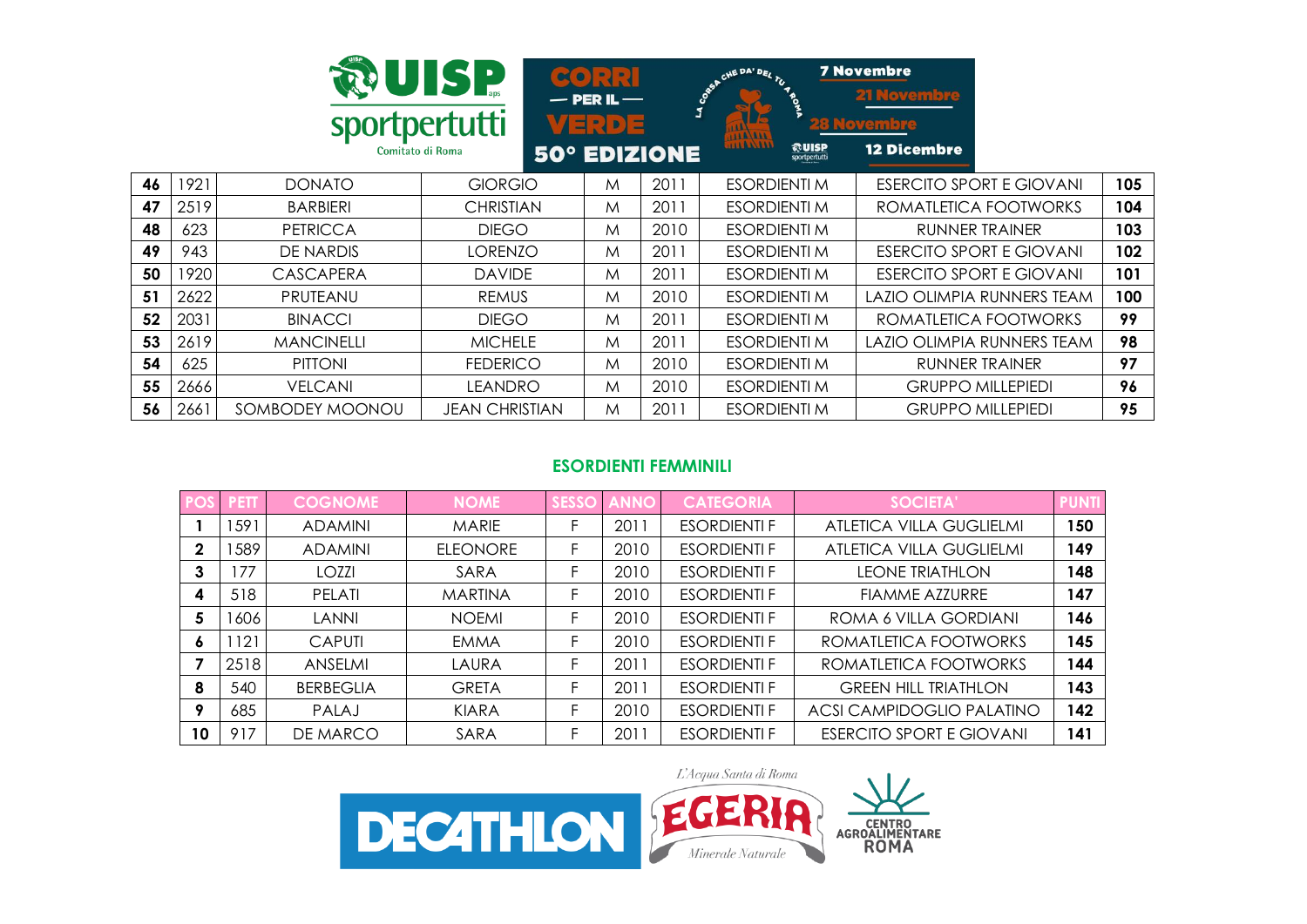|    |      |                    | UISP.                             | <b>PERIL</b>                           |      | <b>SPORT CHE DAY DEL TU RD</b> | <b>7 Novembre</b><br><b>21 Noveme</b>        |     |
|----|------|--------------------|-----------------------------------|----------------------------------------|------|--------------------------------|----------------------------------------------|-----|
|    |      |                    | sportpertutti<br>Comitato di Roma | $\exists$ : $\exists$ $\triangleright$ |      |                                | <u>елпе к</u><br>ଈuisp<br><b>12 Dicembre</b> |     |
|    |      |                    |                                   | <b>50° EDIZIONE</b>                    |      |                                | sportpertutti                                |     |
| 11 | 538  | <b>MORELLI</b>     | <b>CATERINA</b>                   | F                                      | 2010 | <b>ESORDIENTI F</b>            | <b>GREEN HILL TRIATHLON</b>                  | 140 |
| 12 | 1917 | <b>DALLA VALLE</b> | LAVINIA                           | F                                      | 2010 | <b>ESORDIENTI F</b>            | <b>ESERCITO SPORT E GIOVANI</b>              | 139 |
| 13 | 2222 | COLUCCI            | <b>ANNA</b>                       | F                                      | 2010 | <b>ESORDIENTI F</b>            | <b>GSBRUN</b>                                | 138 |
| 14 | 1210 | <b>FUSCO</b>       | <b>FEDERICA</b>                   | F                                      | 2010 | <b>ESORDIENTI F</b>            | <b>SPORT RACE</b>                            | 137 |
| 15 | 2360 | <b>LUCIANI</b>     | <b>CAROLA</b>                     | F                                      | 2011 | <b>ESORDIENTI F</b>            | OLGIATA 20.12                                | 136 |
| 16 | 1122 | <b>MARCHETTI</b>   | <b>GIORGIA</b>                    | F                                      | 2010 | <b>ESORDIENTI F</b>            | ROMATLETICA FOOTWORKS                        | 135 |
| 17 | 931  | <b>LEPRINI</b>     | <b>VITTORIA</b>                   | F                                      | 2011 | <b>ESORDIENTI F</b>            | <b>ESERCITO SPORT E GIOVANI</b>              | 134 |
| 18 | 484  | <b>MARUCCI</b>     | <b>LIVIA</b>                      | F                                      | 2010 | <b>ESORDIENTI F</b>            | SS LAZIO ATLETICA LEGGERA                    | 133 |
| 19 | 2362 | <b>TARTAGLIA</b>   | <b>CAMILLA</b>                    | F                                      | 2010 | <b>ESORDIENTI F</b>            | OLGIATA 20.12                                | 132 |
| 20 | 2361 | <b>PINTO</b>       | <b>SOFIA</b>                      | F                                      | 2011 | <b>ESORDIENTI F</b>            | OLGIATA 20.12                                | 131 |
| 21 | 453  | LESTI              | <b>BIANCA</b>                     | F                                      | 2011 | <b>ESORDIENTI F</b>            | <b>ROMA TRIATHLON</b>                        | 130 |
| 22 | 1123 | <b>VOLA</b>        | <b>VERONICA</b>                   | F                                      | 2011 | <b>ESORDIENTI F</b>            | ROMATLETICA FOOTWORKS                        | 129 |
| 23 | 450  | <b>BERTELLI</b>    | SARA                              | F                                      | 2010 | <b>ESORDIENTI F</b>            | <b>ROMA TRIATHLON</b>                        | 128 |
| 24 | 412  | GAI                | <b>GIORGIA</b>                    | F                                      | 2010 | <b>ESORDIENTI F</b>            | <b>GSBRUN</b>                                | 127 |
| 25 | 924  | <b>GIUNTOLI</b>    | <b>ELENA</b>                      | F                                      | 2011 | <b>ESORDIENTI F</b>            | <b>ESERCITO SPORT E GIOVANI</b>              | 126 |
| 26 | 930  | <b>IALONGO</b>     | <b>LISA</b>                       | F                                      | 2011 | <b>ESORDIENTI F</b>            | <b>ESERCITO SPORT E GIOVANI</b>              | 125 |
| 27 | 1692 | <b>COMPLE</b>      | <b>VIRGINIA</b>                   | F                                      | 2011 | <b>ESORDIENTI F</b>            | <b>SPORT RACE</b>                            | 124 |
| 28 | 151  | <b>CAPORALETTI</b> | <b>GRETA</b>                      | F                                      | 2011 | <b>ESORDIENTI F</b>            | <b>LYCEUM ROMA XIII</b>                      | 123 |
| 29 | 2520 | <b>TETI</b>        | <b>AGNESE</b>                     | F                                      | 2011 | <b>ESORDIENTI F</b>            | ROMATLETICA FOOTWORKS                        | 122 |
| 30 | 912  | <b>BIONDINI</b>    | SARA                              | F                                      | 2010 | <b>ESORDIENTI F</b>            | <b>ESERCITO SPORT E GIOVANI</b>              | 121 |
| 31 | 631  | <b>FORTUNATI</b>   | <b>FLAVIA</b>                     | F                                      | 2010 | <b>ESORDIENTI F</b>            | <b>RUNNER TRAINER</b>                        | 120 |
| 32 | 2030 | ALESSANDRINI       | <b>SOFIA</b>                      | F                                      | 2010 | <b>ESORDIENTI F</b>            | ROMATLETICA FOOTWORKS                        | 119 |
| 33 | 911  | <b>D'UFFIZI</b>    | <b>BIANCA</b>                     | F                                      | 2010 | <b>ESORDIENTI F</b>            | <b>ESERCITO SPORT E GIOVANI</b>              | 118 |
| 34 | 2397 | MARELLA            | <b>BENEDETTA</b>                  | F                                      | 2011 | <b>ESORDIENTI F</b>            | OLGIATA 20.12                                | 117 |
| 35 | 616  | <b>DI PIETRO</b>   | <b>SOFIA</b>                      | F                                      | 2010 | <b>ESORDIENTI F</b>            | <b>RUNNER TRAINER</b>                        | 116 |

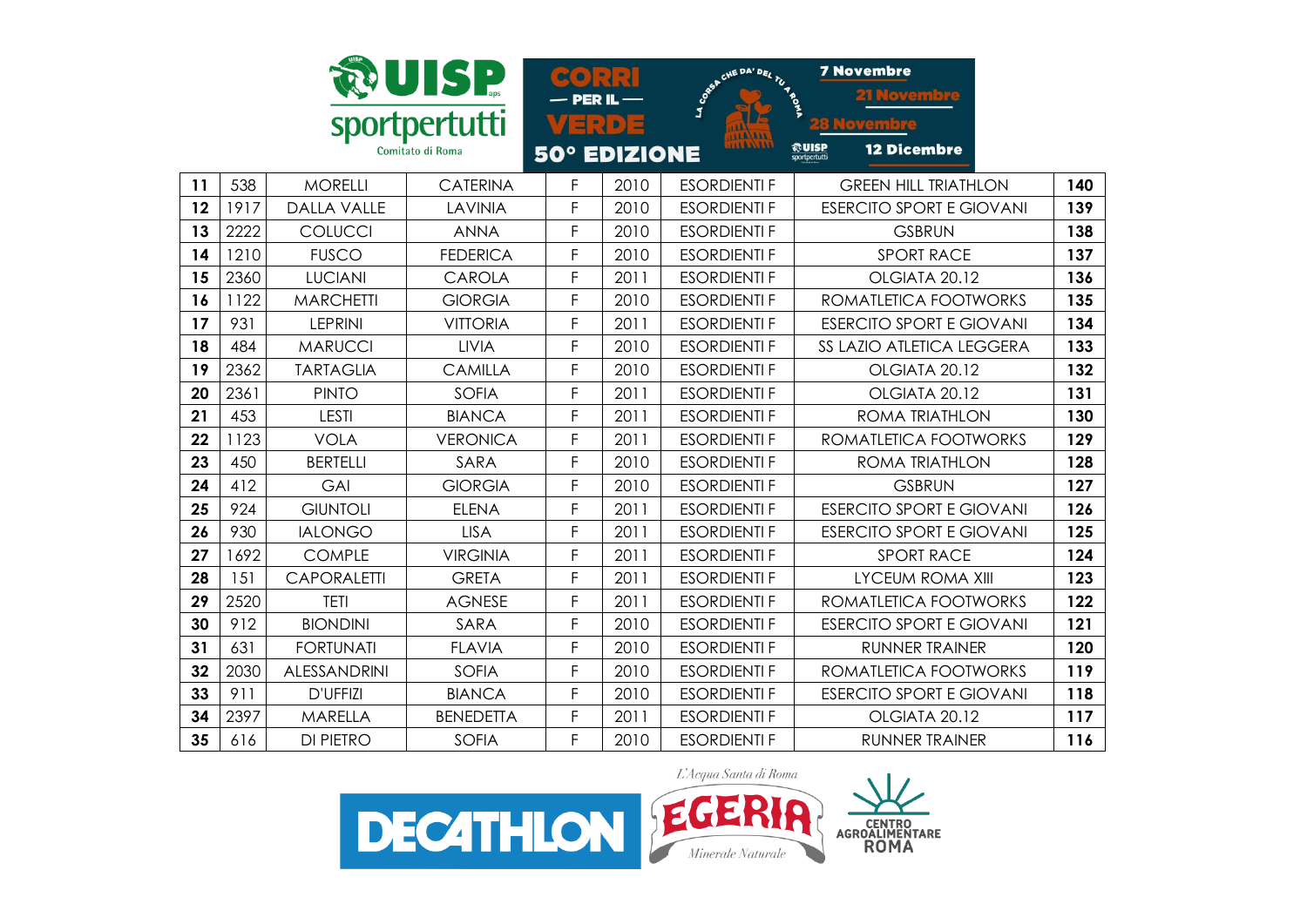|    |      |                    | UISP                              |   |                     | <b>S</b> SeA CHE DA' DEL TU AS | <b>7 Novembre</b><br><b>NOVEM</b> |     |
|----|------|--------------------|-----------------------------------|---|---------------------|--------------------------------|-----------------------------------|-----|
|    |      |                    | sportpertutti<br>Comitato di Roma |   | VERDE               |                                | <b>12 Dicembre</b>                |     |
|    |      |                    |                                   |   | <b>50° EDIZIONE</b> |                                | <b>ROUISP</b><br>sportpertutti    |     |
| 36 | 2223 | <b>IGNARRA</b>     | SERENA                            | F | 2010                | <b>ESORDIENTI F</b>            | <b>GSBRUN</b>                     | 115 |
| 37 | 1115 | LANZAVECCHIA       | <b>AGNESE</b>                     | F | 2010                | <b>ESORDIENTI F</b>            | ROMATLETICA FOOTWORKS             | 114 |
| 38 | 2595 | <b>PROTANI</b>     | <b>ANGELA</b>                     | F | 2010                | <b>ESORDIENTI F</b>            | <b>ACSI CAMPIDOGLIO PALATINO</b>  | 113 |
| 39 | 516  | <b>MARQUEZ</b>     | <b>MIRELLA</b>                    | F | 2010                | <b>ESORDIENTI F</b>            | <b>FIAMME AZZURRE</b>             | 112 |
| 40 | 314  | <b>GENOVESE</b>    | <b>GIULIA</b>                     | F | 2011                | <b>ESORDIENTI F</b>            | ATLETICA TOR TRE TESTE            | 111 |
| 41 | 451  | <b>MACCHI</b>      | <b>CARLOTTA</b>                   | F | 2010                | <b>ESORDIENTI F</b>            | <b>ROMA TRIATHLON</b>             | 110 |
| 42 | 1827 | <b>CUCCHIARONI</b> | <b>LUDOVICA</b>                   | F | 2011                | <b>ESORDIENTI F</b>            | <b>LEONE TRIATHLON</b>            | 109 |
| 43 | 1506 | <b>BERTUZZI</b>    | <b>MARIA STELLA</b>               | F | 2011                | <b>ESORDIENTI F</b>            | <b>GSBRUN</b>                     | 108 |
| 44 | 408  | DI MEMMO           | <b>ALICE</b>                      | F | 2011                | <b>ESORDIENTI F</b>            | <b>GSBRUN</b>                     | 107 |
| 45 | 932  | <b>CARINI</b>      | <b>IRENE</b>                      | F | 2011                | <b>ESORDIENTI F</b>            | <b>ESERCITO SPORT E GIOVANI</b>   | 106 |
| 46 | 1120 | <b>SECCI</b>       | <b>GIULIA</b>                     | F | 2010                | <b>ESORDIENTI F</b>            | ROMATLETICA FOOTWORKS             | 105 |
| 47 | 2044 | <b>TAMBERI</b>     | <b>ELISA</b>                      | F | 2010                | <b>ESORDIENTI F</b>            | ROMATLETICA FOOTWORKS             | 104 |
| 48 | 514  | <b>BROCCA</b>      | <b>LUDOVICA</b>                   | F | 2011                | <b>ESORDIENTI F</b>            | <b>FIAMME AZZURRE</b>             | 103 |
| 49 | 2645 | <b>CATERINA</b>    | <b>VIVIANA</b>                    | F | 2011                | <b>ESORDIENTI F</b>            | <b>GRUPPO MILLEPIEDI</b>          | 102 |
| 50 | 482  | <b>GIACOMOBONO</b> | VERABLANCA                        | F | 2010                | <b>ESORDIENTI F</b>            | SS LAZIO ATLETICA LEGGERA         | 101 |
| 51 | 741  | <b>PRETE</b>       | <b>MARZIA</b>                     | F | 2010                | <b>ESORDIENTI F</b>            | <b>GRUPPO MILLEPIEDI</b>          | 100 |
| 52 | 672  | <b>DI IANNE</b>    | <b>GIULIA</b>                     | F | 2010                | <b>ESORDIENTI F</b>            | <b>GRUPPO MILLEPIEDI</b>          | 99  |
| 53 | 520  | <b>TERRIBILI</b>   | <b>VIOLA</b>                      | F | 2011                | <b>ESORDIENTI F</b>            | <b>FIAMME AZZURRE</b>             | 98  |
| 54 | 613  | <b>DENTE</b>       | <b>ELISA</b>                      | F | 2010                | <b>ESORDIENTI F</b>            | <b>RUNNER TRAINER</b>             | 97  |
| 55 | 927  | <b>LOFFREDO</b>    | <b>VALERIA</b>                    | F | 2010                | <b>ESORDIENTI F</b>            | <b>ESERCITO SPORT E GIOVANI</b>   | 96  |
| 56 | 517  | <b>MARQUEZ</b>     | <b>CRISTINA</b>                   | F | 2010                | <b>ESORDIENTI F</b>            | <b>FIAMME AZZURRE</b>             | 95  |
| 57 | 922  | <b>TIADINA</b>     | <b>CLAUDIA</b>                    | F | 2011                | <b>ESORDIENTI F</b>            | <b>ESERCITO SPORT E GIOVANI</b>   | 94  |
| 58 | 1198 | CHIATTI RECCIO     | YANELA SILVIA                     | F | 2011                | <b>ESORDIENTI F</b>            | <b>SPORT RACE</b>                 | 93  |
| 59 | 923  | <b>IMBASTARO</b>   | <b>AMINA MARYAN</b>               | F | 2011                | <b>ESORDIENTI F</b>            | <b>ESERCITO SPORT E GIOVANI</b>   | 92  |
| 60 | 1646 | <b>GUIDOLOTTI</b>  | <b>ALESSIA</b>                    | F | 2010                | <b>ESORDIENTI F</b>            | <b>GRUPPO MILLEPIEDI</b>          | 91  |